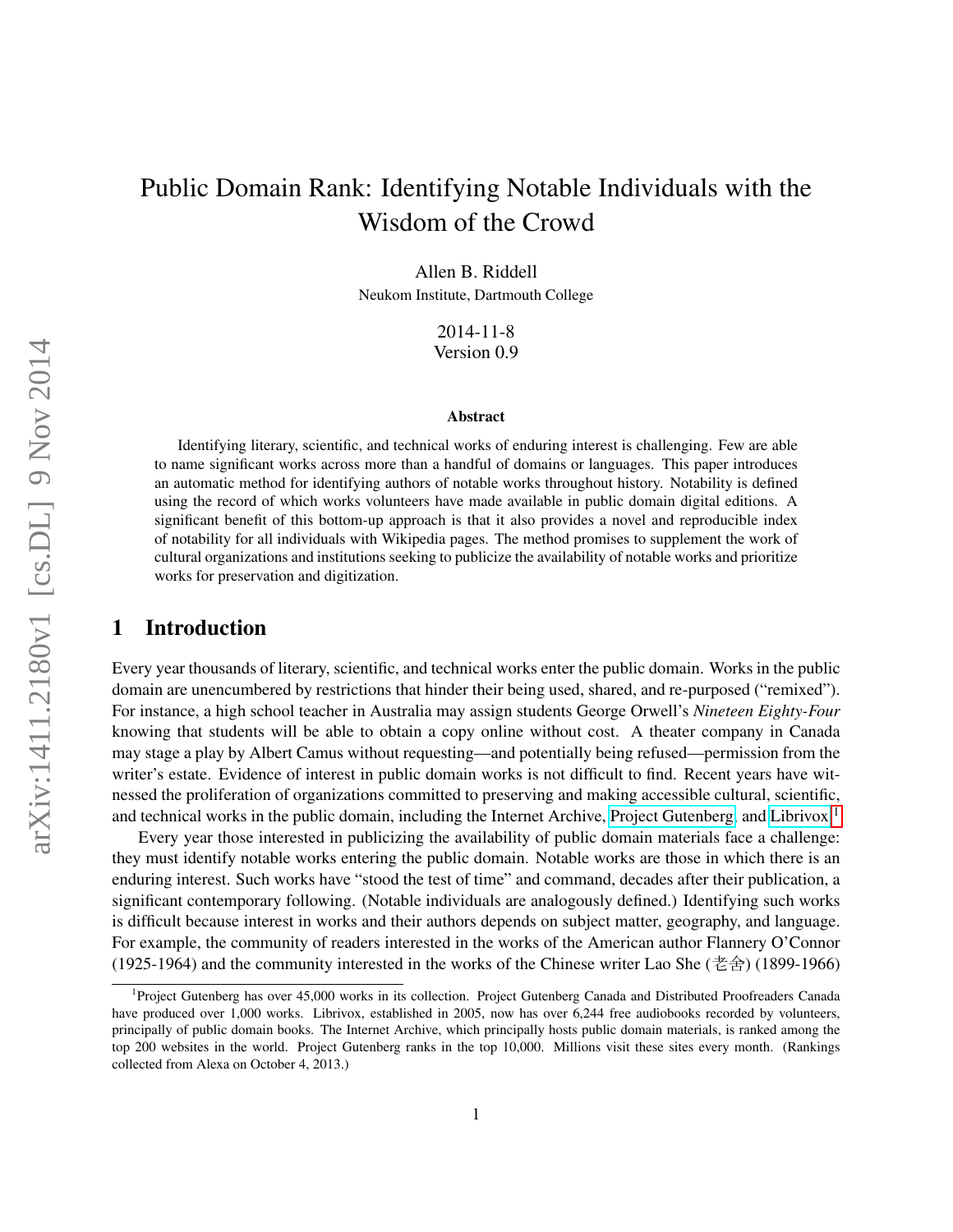are not identical. For this reason, assembling even a rudimentary list of notable works entering the public domain requires a capacious knowledge of culture and science. Existing efforts have relied on volunteers to trawl through lists of authors whose works are entering the public domain in search of notable works.<sup>[2](#page-1-0)</sup> In 2011, authors identified by the Communia Association's "Public Domain Day" included Walter Benjamin, Isaac Babel, F. Scott Fitzgerald, and Emma Goldman [\[Communia Association, 2011\]](#page-16-0). (The Association's "Public Domain Day" identifies authors whose works are entering the public domain in "life plus 70 years" (70 year *post mortem auctoris*) copyright regimes, such as Brazil and much of the European Union.) Another significant "Public Domain Day" is organized by US-based [The Center for the Study of the Public](http://web.law.duke.edu/cspd/publicdomainday) [Domain](http://web.law.duke.edu/cspd/publicdomainday) [\[Jenkins, 2013\]](#page-16-1).<sup>[3](#page-1-1)</sup> The authors and works featured in the Public Domain Day collections tend to be those of interest to audiences geographically or linguistically connected to the organizations sponsoring the effort. While few would object to the lists of notable authors identified by these organizations, the selection procedures are typically opaque and depend on the judgements of those individuals who assemble the lists.

Identifying notable works that have been in the public domain for decades is, by comparison, straightforward. We have the empirical record of what works volunteers have edited and published in online repositories such as Project Gutenberg. In the deliberations of these volunteers, we have a valuable independent judgement of which works (and, by extension, which authors) have "stood the test of time." Unfortunately, this judgement is only reliable for works that have been in the public domain for a considerable amount of time; the collective judgement of the crowd is unavailable for works still covered by copyright monopolies.

This paper introduces and evaluates an automatic method for approximating this collective judgement when it is unavailable. Using data from Wikipedia and the Online Books Page, individuals are ranked in terms of how strongly they resemble individuals whose works have been published in freely available digital editions.

There are two major applications of this ranking. The *Public Domain Rank* promises to supplement the labors of organizations and libraries seeking to publicize the availability of notable works in the public domain and to prioritize works for preservation and digitization. A second application arises from treating the Public Domain Rank as a general, independent index of an individual's importance for contemporary audiences. For example, Wikipedia editors stand to benefit from being able to identify "overlooked" individuals—those whose biographical articles do not adequately reflect their importance to existing communities.

# 2 Data

### 2.1 Curators of the Public Domain: Project Gutenberg and The Online Books Page

For the subset of published works that have been in the public domain for many years, we benefit from an unambiguous signal of a work's importance for a contemporary audience: the existence of a freely available *digital edition*. The prototypical digital edition is a Project Gutenberg edition of a work. Digital editions involve considerable human labor beyond page scanning, such as manual entry and proofreading.[4](#page-1-2) Because the creation of a digital edition is typically volunteer-driven, time-consuming, and labor-intensive, the existence of a digital edition of a work is a strong signal that a work commands a contemporary following.

With over 45,000 texts, Project Gutenberg figures among the most significant repositories of public domain digital editions. Many other collections exist, such as [eBooks@Adelaide](https://ebooks.adelaide.edu.au/) and [Project Gutenberg](http://www.gutenberg.ca/)

<span id="page-1-1"></span><span id="page-1-0"></span><sup>&</sup>lt;sup>2</sup> [Personal communication with Communia Association members Alek Tarkowski and Primavera De Filippi, March 21, 2013.](http://www.gutenberg.ca/)

<sup>&</sup>lt;sup>3</sup>[As Jenkins \[2013\] notes, "Public Domain Day" in the United States is an exercise in counter-factual thinking as no works will](http://www.gutenberg.ca/) [enter the public domain in the US until 2019 at the earliest.](http://www.gutenberg.ca/)

<span id="page-1-2"></span><sup>&</sup>lt;sup>4</sup>[Texts derived from manually corrected OCR are counted as digital editions.](http://www.gutenberg.ca/)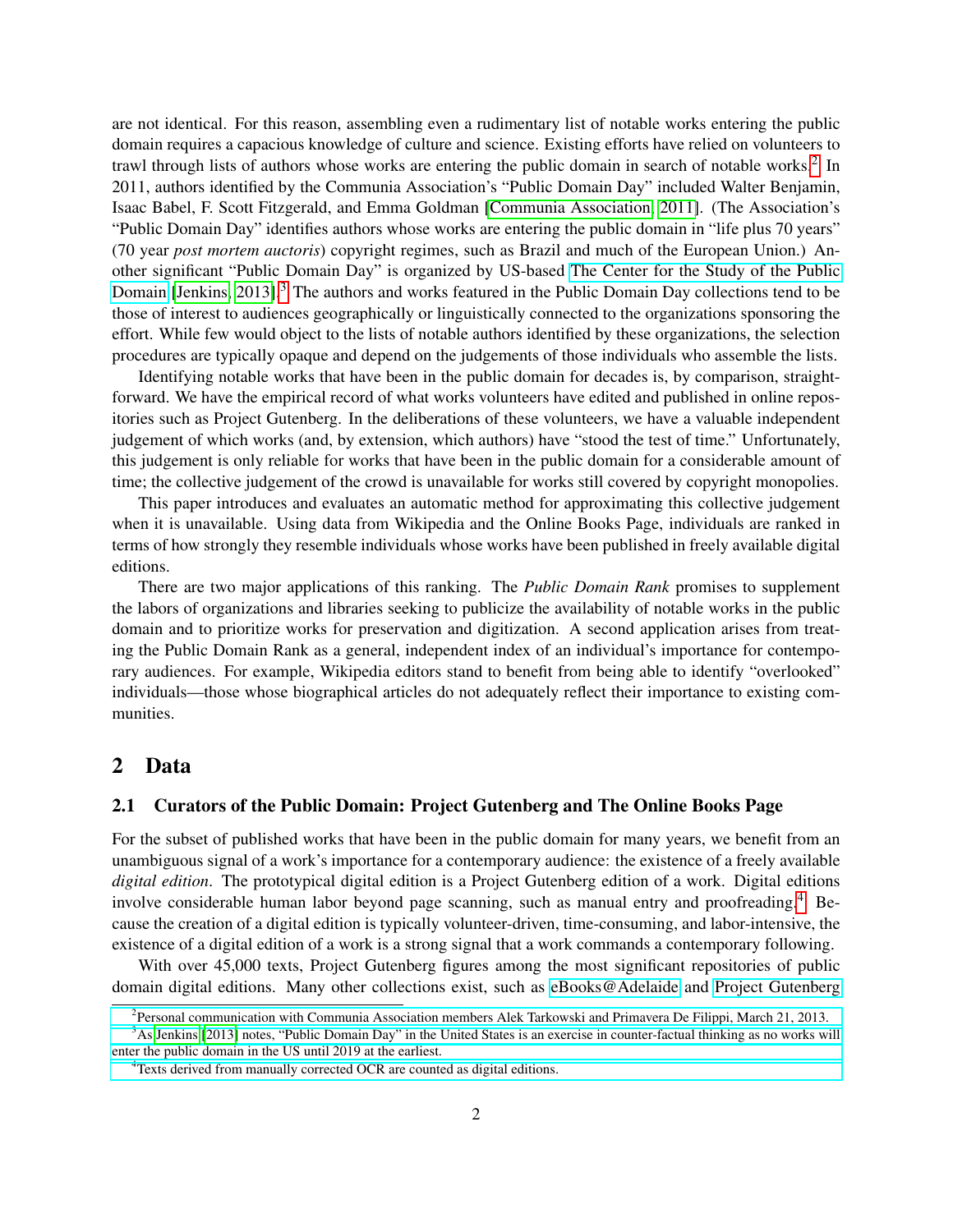[Canada.](http://www.gutenberg.ca/) Works in all these collections are assembled in a meta-index, [The Online Books Page.](http://onlinebooks.library.upenn.edu) Hosted at the University of Pennsylvania Libraries and curated by John Mark Ockerbloom, the Online Books Page draws on a broad range of sources for its index of over a million books.[5](#page-2-0)

The signal that a work—and, by extension, its author—is of interest for a contemporary audience is only available for works in the public domain as copyright monopolies limit the range of works that can be made into digital editions. For example, Project Gutenberg refuses works not in the public domain in the United States and ebooks@Adelaide will only host works in the public domain in Australia. (The Online Books Page lists digital editions of works regardless of their legal jurisdiction.) In order to apply this common standard of notability more broadly, a strategy is needed to estimate the likelihood that an author would have digital editions of their work(s) absent legal restrictions on the dissemination of digital editions. Combining data from the Online Books Page with data from Wikipedia enables just such an inference.

The content of Wikipedia articles as well as the record of reader and editorial activity provides a rich source of data about individuals who have Wikipedia pages devoted to them, including authors of literary, technical, and scientific works. 1,011,304 individuals, authors and non-authors, have a biographical Wikipedia article.<sup>[6](#page-2-1)</sup> The range of data associated with Wikipedia pages is considerable and while the body of active editors on Wikipedia has shown deplorable biases—in a 2011 survey, only 9% of Wikipedia editors were women—many pieces of information, notably article age, are less affected by a lack of representativeness in the body of editors than other pieces of information. For example, even if articles devoted to women are systematically shorter, less frequently edited, and more likely to focus on personal details, it might nevertheless be the case that women in whom there is a strong contemporary interest will have pages which were *started* at an earlier date than pages about men in whom there is not as strong an interest [\[Wikimedia](#page-17-0) [Foundation, 2011,](#page-17-0) [Lam et al., 2011,](#page-16-2) [Hill and Shaw, 2013,](#page-16-3) [Reagle and Rhue, 2011,](#page-16-4) [Bamman and Smith,](#page-16-5) [2014\]](#page-16-5).

The strategy pursued in this paper uses several streams of data associated with individuals' Wikipedia pages to assess how strongly the articles resemble articles of authors whose works have public domain digital editions. The data used include the textual content of the article as well as the historical record of reader and editorial activity linked with a page. For each individual's page, the following features are extracted from a Wikipedia snapshot and page view records: article length, article age in days, time elapsed since last revision, revision rate during article's life, article text (200 topic weights derived from a topic model), category count, translation count, redirect count, estimated views per day, presence of translation for the 10 Wikipedias with the most translations, presence of bibliographic identifier (GND, ISNI, LCCN, VIAF), article quality classification ("Good Article" and "Featured Article"), presence of protected classification, indicator for decade of death for decades 1910–1950, and interactions between article age and all features.[7](#page-2-2) The majority of the 233 features used (not counting interactions) are the 200 topic weights derived from a non-parametric topic model [\[Buntine and Mishra, 2014\]](#page-16-6). The topic model is fit with the entire corpus of 1,011,304 articles. Several topics inferred from article texts are provided in Table [1](#page-3-0) along with a sample of their characteristic words (stemmed). Table [2](#page-3-1) shows a subset of article features for several familiar authors.

<span id="page-2-0"></span> $5$ The Online Books Page includes references to books available online that are, by the definition used in this paper, not digital editions. For example, books for which only page scans are available are also featured on the Online Books Page.

<span id="page-2-1"></span><sup>6</sup>Unless otherwise noted, all references are to a Wikipedia "dump" made on April 2nd, 2014. To be included in the dataset, an individual's Wikipedia page must have one or more of the following: a birth date, a death date, or a bibliographic identifier. The bibliographic identifiers considered are BNF, GND, ISNI, LCCN, NLA, SELIBR, ULAN, and VIAF. In the interest of having data that are modestly homogeneous, individuals who died before the year 1000 are not included unless they have a bibliographic identifier. Data from the Online Books page was gathered on May 16th, 2014.

<span id="page-2-2"></span><sup>&</sup>lt;sup>7</sup>The number of page views per day is estimated from a random sample of 60 days drawn between 2012-09-01 and 2013-08-31. Page views of redirects are included.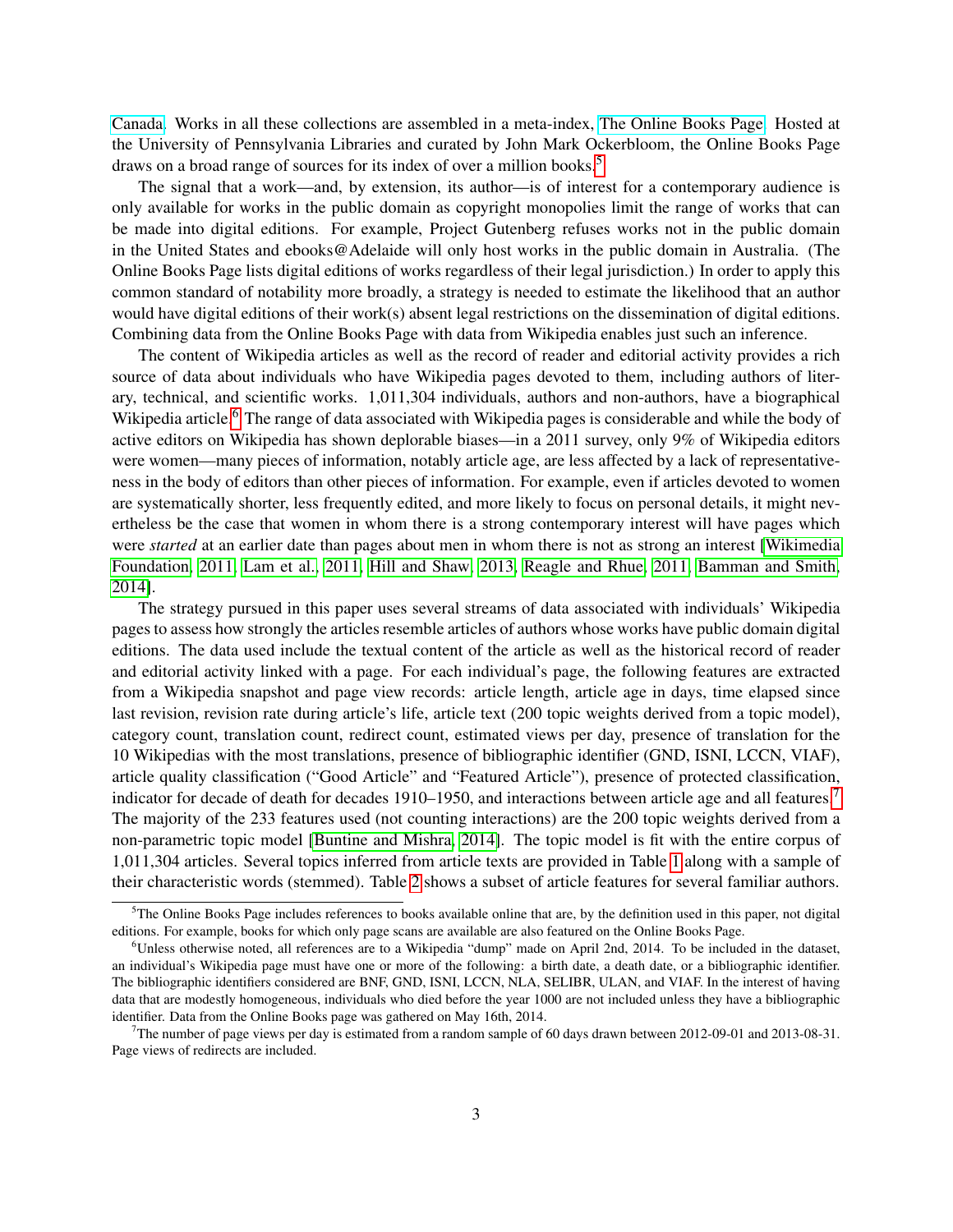|       | Characteristic words                                             |
|-------|------------------------------------------------------------------|
| Topic |                                                                  |
| 4     | categori of birth death stub date name persondata place metadata |
| 20    | univers of the faculti colleg at and edu professor alumni        |
| 31    | painter paint of art artist the and in work museum               |
| 35    | he in his was and the to of categori at                          |
| 77    | he the his in to was of and on at                                |
| 97    | chines china hong kong zh taiwan zhang shanghai wang beij        |
| 100   | the book writer novel fiction of and stori ish novelist          |
| 149   | of the and in historian univers languag histori studi translat   |
| 160   | she her in the and was to of as with                             |
| 168   | the to that in and of ref was had by                             |

<span id="page-3-0"></span>Table 1: Examples of topics derived from text of Wikipedia articles.

|                      | <b>Views</b> | t         | # redirect | # trans. | Length $(\log)$ | Age  | Rev./day | Digital ed.? |
|----------------------|--------------|-----------|------------|----------|-----------------|------|----------|--------------|
| Charles de Gaulle    | 1310         | 1970      | 26         | 114      | 12              | 4352 | 1.0      | $\Omega$     |
| Christa Wolf         | 38           | 2011      |            | 35       | 9               | 3827 | 0.1      |              |
| George Orwell        | 2481         | 1950      | 11         | 100      | 12              | 4618 | 1.7      |              |
| Grace Hopper         | 565          | 1992      | 12         | 42       | 10              | 4575 | 0.4      | $\Omega$     |
| Hlne Cixous          |              | NA        | 3          | 18       | 10              | 4098 | 0.1      |              |
| J. K. Rowling        | 4087         | <b>NA</b> | 46         | 91       | 12              | 4575 | 1.6      | $\Omega$     |
| Lu Xun               | 186          | 1936      | 12         | 93       | 10              | 4265 | 0.2      |              |
| Marie Curie          | 3162         | 1934      | 31         | 134      | 11              | 4539 | 0.9      |              |
| <b>Ruth Rendell</b>  | 181          | <b>NA</b> | 9          | 19       | 10              | 3862 | 0.1      |              |
| <b>Stieg Larsson</b> | 811          | 2004      | 6          | 45       | 10              | 2514 | 0.3      | $\Omega$     |
| T. S. Eliot          | 1664         | 1965      | 25         | 81       | 11              | 4551 | 1.0      |              |
| Thomas Mann          | 573          | 1955      | 3          | 85       | 10              | 4694 | 0.2      |              |
| Virginia Woolf       | 1902         | 1941      | 14         | 76       | 11              | 4497 | 0.6      |              |

<span id="page-3-1"></span>Table 2: Subset of features associated with Wikipedia pages of well-known individuals.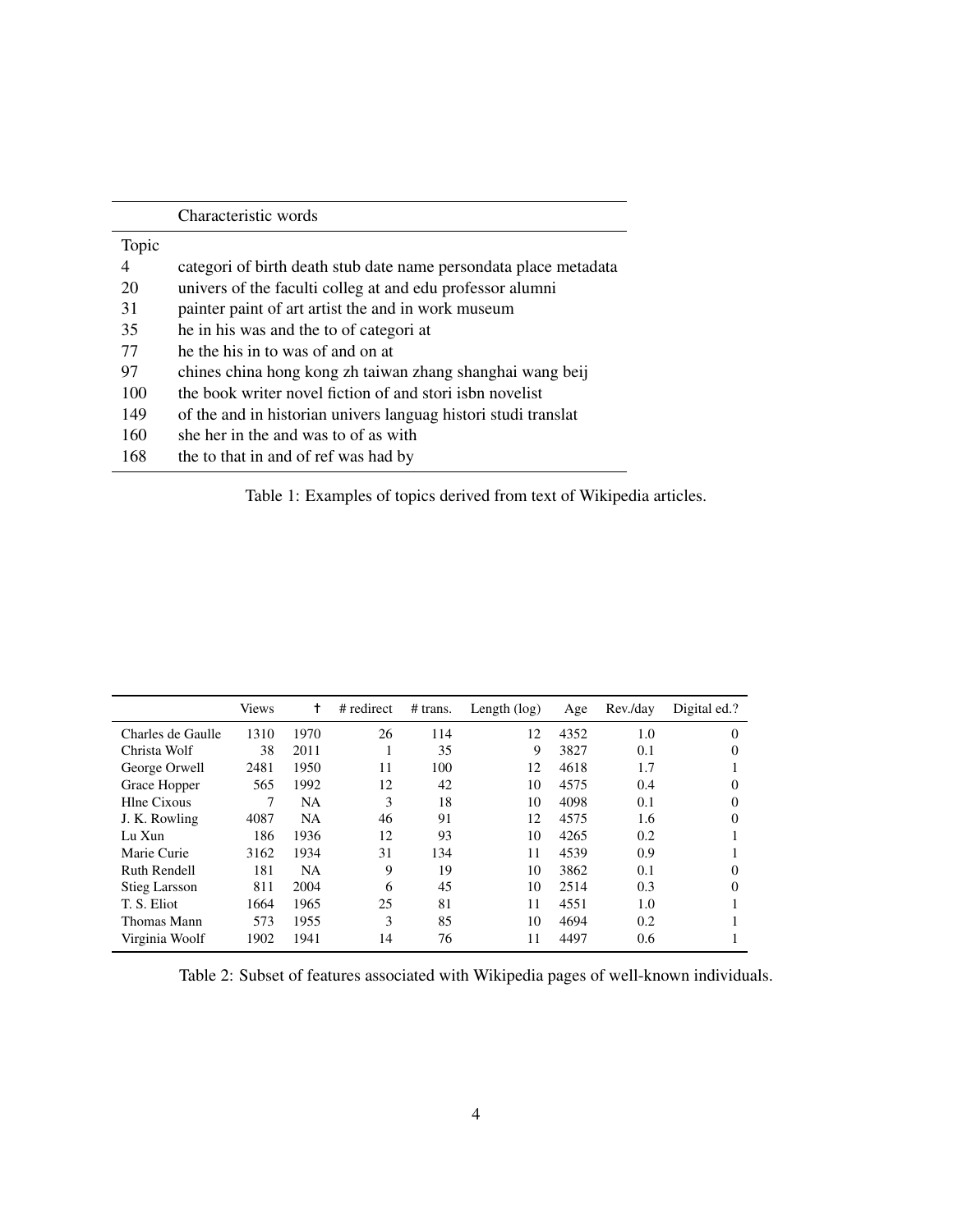|           | Percentage having digital edition(s) |
|-----------|--------------------------------------|
| 1910-1919 | 3.2                                  |
| 1920-1929 | 3.6                                  |
| 1930-1939 | 3.2                                  |
| 1940-1949 | 2.1                                  |
| 1950-1952 | 2.3                                  |

<span id="page-4-1"></span>Table 3: Percentage of individuals on Wikipedia with indicated death years having at least one digital edition listed on The Online Books Page ( $n = 85,424$ ).

Using the Online Books Page, information about which individuals' works have digital editions is collected for all individuals who have Wikipedia pages and who died between January 1st, 1910 and December 31st, 1952. Any work created by these individuals entered the public domain before 2003 in 50 year p.m.a. countries such as Australia, Canada, and Japan.<sup>[8](#page-4-0)</sup> In these countries more than a decade has passed during which those interested in an author's works had the opportunity to create digital editions. A glance at Project Gutenberg Canada, Project Gutenberg Australia, and ebooks@Adelaide demonstrates that this opportunity has not been wasted. (For authors who died before 1928, more than a decade has elapsed during which digital editions might have been made in 70 year p.m.a countries as well.) Table [3](#page-4-1) shows the percentage of individuals with Wikipedia pages who have at least one digital edition listed in the Online Books Page.

### 3 Model

Logistic regression is used to estimate the importance of a biographical article's features in predicting the existence of one or more digital editions of an author's work(s). To guard against over-fitting in the presence of a large number of covariates, weakly informative prior distributions are given to the regression coefficients [\[Gelman et al., 2008\]](#page-16-7).<sup>[9](#page-4-2)</sup> After fitting the model with data from the 85,424 individuals who died between 1910 and 1953, the fitted regression coefficients are used, along with the entire dataset covering 1,011,304 individuals, to calculate the posterior distribution of the predictive probability of an individual having at least one digital edition (assuming, for the sake of the exercise, a world without obstacles to the creation of digital editions). An individual's Public Domain Rank is an individual's expected rank in terms of these predicted probabilities. An alternative measure, the Public Domain Score, is a number between 0 and 100 corresponding to the expected quantile (multiplied by 100) of the predicted probability. For example, the author Virginia Woolf has a Public Domain Rank of 1081 (out of 1,011,304) and a Public Domain Score of 93 . By contrast, Giuseppe Amisani, an Italian painter who died in the same year as Woolf, has a rank of 580,363 and score of 47 .

<span id="page-4-0"></span><sup>&</sup>lt;sup>8</sup>The cutoff of 2003 occurs before Australia's modification of its copyright law in 2006. In that year the country moved to a 70 year p.m.a. term. Any work entering the public domain prior to 2003 according to a 50 year p.m.a. term is likely to be in the public domain in Australia. Other notable countries with a 50 year p.m.a. term include China, Hong Kong, Egypt, Iran, Indonesia, Japan, New Zealand, South Africa, and South Korea. Constraining the dataset to authors who died after December 31st, 1909 also limits the heterogeneity of the authors considered and the burden of double checking matches between Wikipedia articles and records of digital editions on the Online Books Page.

<span id="page-4-2"></span><sup>&</sup>lt;sup>9</sup>Following [Gelman et al.](#page-16-7) [\[2008\]](#page-16-7), explanatory variables such as those listed above are normalized to have mean zero and standard deviation 1. The prior distributions on coefficients are Student-t distributions,  $\beta \sim t_7(0, 5)$ . This prior may also be understood as a form of regularization. Computation of posterior distributions, unless otherwise noted, uses Hamiltonian Monte Carlo [\[Stan](#page-17-1) [Development Team, 2014\]](#page-17-1).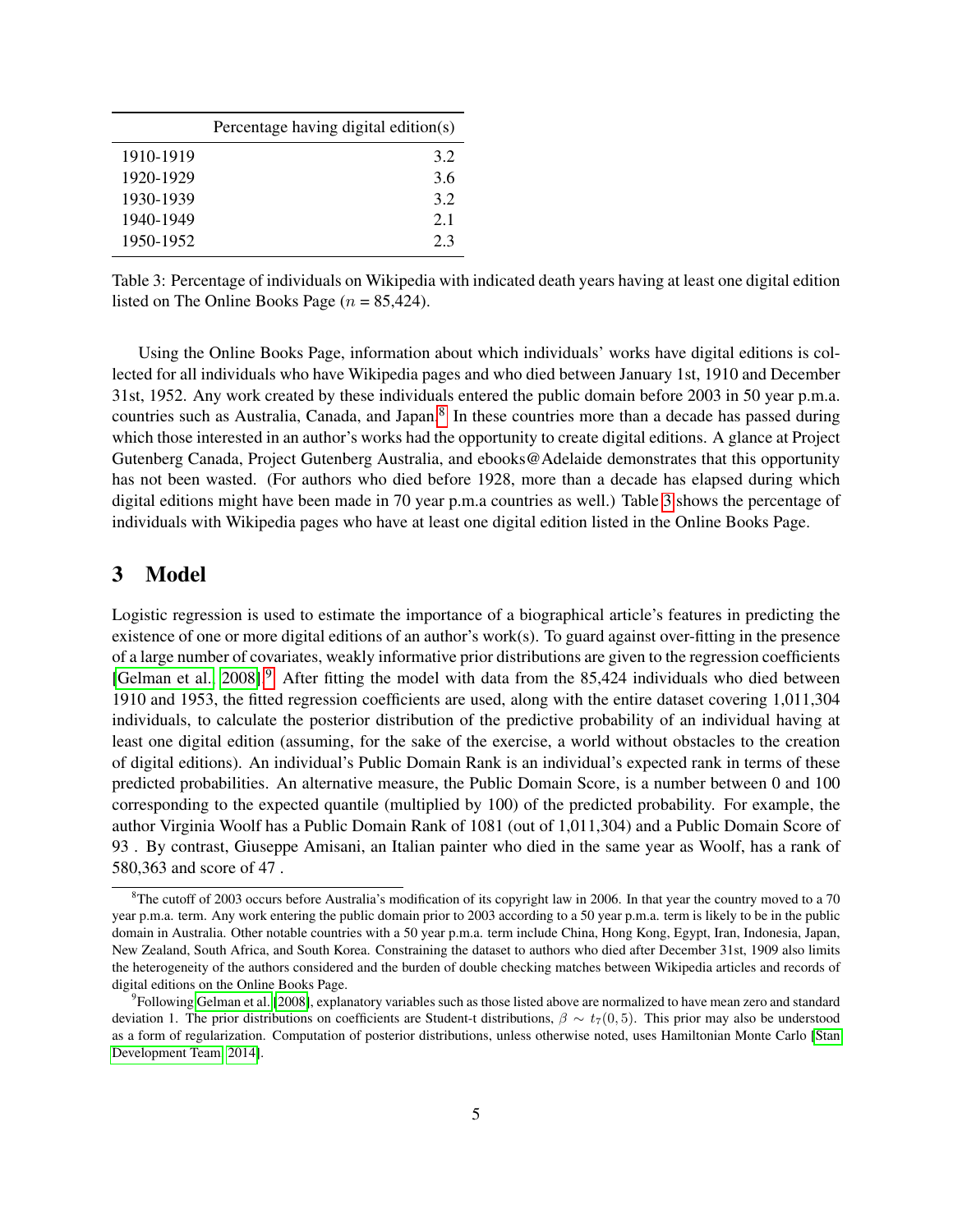| Topic 4                                       |           |                                         |                                                                  |         |
|-----------------------------------------------|-----------|-----------------------------------------|------------------------------------------------------------------|---------|
| log pagecount                                 |           |                                         | $\mathbf{I} = \mathbf{I} + \mathbf{I} + \mathbf{I} + \mathbf{I}$ |         |
| VIAF identifiers $\times$ log article age     |           |                                         | $1 - \sqrt{11} - 4$                                              |         |
| log article length                            |           |                                         |                                                                  |         |
| Topic 35                                      |           |                                         | + - - <del>- 11</del> - - +                                      |         |
| Topic 149                                     |           |                                         | + +⊞+ ++                                                         |         |
| Topic 160                                     |           |                                         | + + + + + + + + + +                                              |         |
| Topic 77                                      |           |                                         | + + + + + + +                                                    |         |
| Topic 20                                      |           |                                         | + ⊣⊞− +                                                          |         |
| Topic 100                                     |           |                                         | + -⊞ +                                                           |         |
| Topic 20 $\times$ log article age             |           | $-1$                                    |                                                                  |         |
| Topic 97 $\times$ log article age             |           | - - - - - -                             |                                                                  |         |
| Topic 168 $\times$ log article age            |           | 1- -EB- -1                              |                                                                  |         |
| Topic 149 $\times$ log article age            |           | $-1$ $-1$                               |                                                                  |         |
| Topic $35 \times$ log article age             |           | $\mathbf{I} = -\mathbf{I}$ . The set of |                                                                  |         |
| Topic 31 $\times$ log article age             |           |                                         |                                                                  |         |
| <b>VIAF</b> identifiers                       |           | $1 - \sqrt{11} + \sqrt{11}$             |                                                                  |         |
| $log$ pagecount $\times$ log article age      |           | F - - T - - - 1                         |                                                                  |         |
| $log$ article length $\times$ log article age | $1 - - -$ | - - - - - -                             |                                                                  |         |
| Topic $4 \times$ log article age              |           | -----                                   |                                                                  |         |
| $-10$                                         | $-5$      | 0                                       |                                                                  | 5<br>10 |

<span id="page-5-0"></span>Figure 1: Coefficients of the regression of the presence of a digital edition on selected features.

Although a thorough understanding of the relationship between Wikipedia editorial activity and the curatorial activity surrounding the cultural commons is beyond the scope of this paper, inspecting the posterior distributions of the regression coefficients yields modest insights (Figure [1\)](#page-5-0). For example, while well-known painters will reliably have comprehensive Wikipedia articles, they do not have public domain editions of their works according to the definition used in this paper. This state of affairs is reflected by the large negative coefficient associated with the interaction between article age and topic 31 ("painter", "paint", "art"). The lack of public domain digital editions in languages other than English appears to be reflected in coefficient associated with the interaction between article age and topic 97 ("chines", "china", "hong", "kong"). The positive predictive value of topic 100 comes as no surprise, as the words associated with the topic include: "book", "writer", "novel", and "fiction."

A qualitative sense of the performance of the model may be gained by examining Table [8,](#page-12-0) which shows the top ranked authors whose works will enter the public domain between 2015 and 2025 in 50 year p.m.a. countries. (The ranking of all individuals is available at <http://publicdomainrank.org>.)

## 4 Evaluation

Cross-validation provides a basic check of the reliability of the model. In section [5,](#page-6-0) the results of the model are compared with existing rankings of authors and literary works.

Cross-validation is performed in the following way. A model is given data for a subset of the 85,424 individuals who died between 1910 and 1953. By turns, information concerning one half of these individ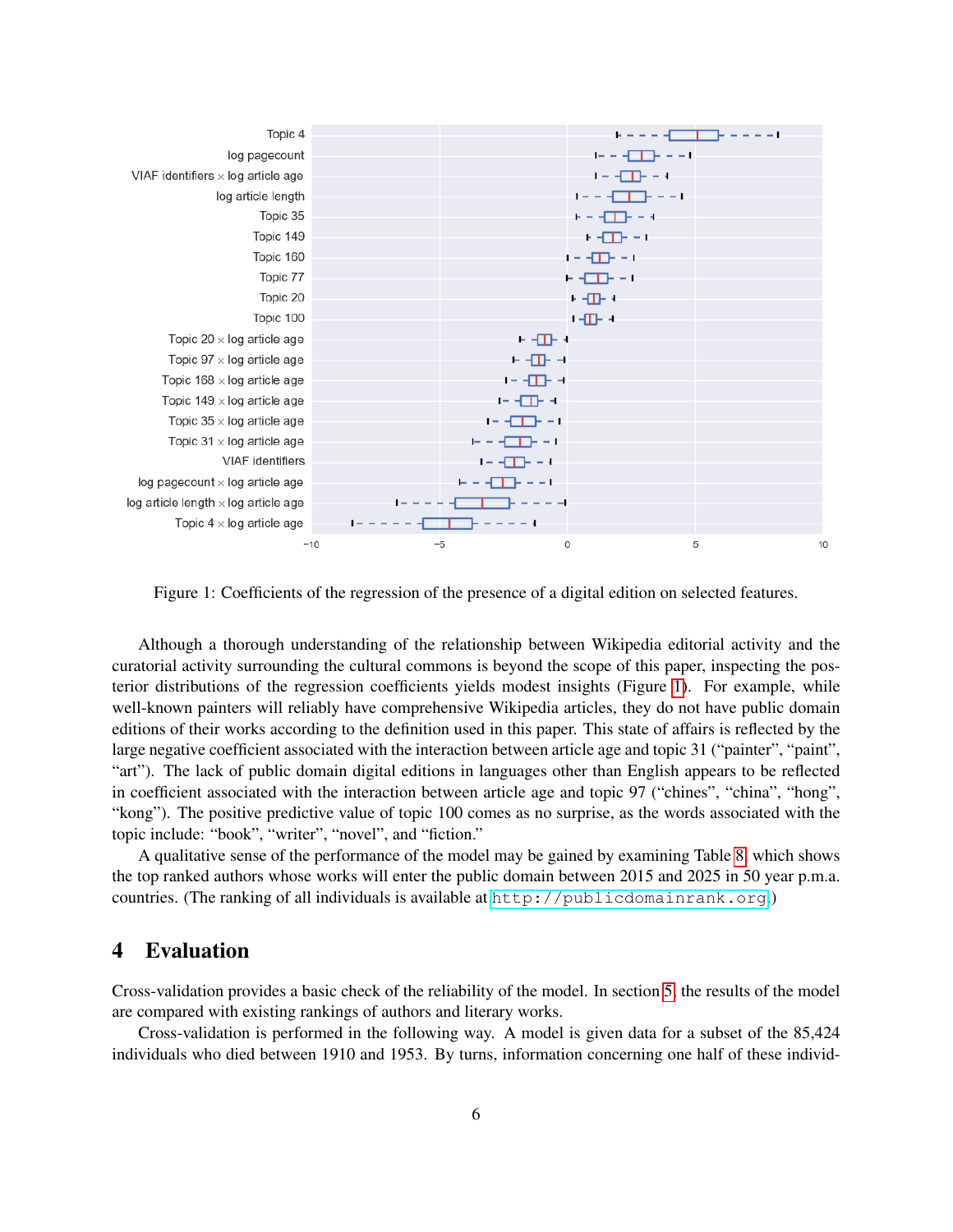uals, including whether or not there are digital editions associated with them, is "held out" and the model is fit with the remaining data. The model then makes predictions for the held-out portion and the accuracy of these predictions is assessed using a loss function, the log loss.<sup>[10](#page-6-1)</sup> This process is repeated twenty times with a different half being chosen to hold out each time. The baseline models to which the full model are compared include the following: a model using only article age and a model using article age, the presence of a VIAF bibliographic identifier (common for authors), and the interaction of the two features. Figure [2](#page-7-0) shows the results of the cross-validation and that the full model makes better predictions than the baseline models.

### <span id="page-6-0"></span>5 Comparison with Existing Rankings

In 1998, the Modern Library editorial board collected a list of the 20th century's "best" works of fiction [\[Modern Library Editorial Board, 1998\]](#page-16-8). At the time, the editorial board featured luminaries such as Gore Vidal and A. S. Byatt. To check the usefulness of Public Domain Rank, the authors featured in this list are shown with their associated Public Domain Rank in Table [4.](#page-8-0) If Public Domain Rank serves as a useful approximation of expert judgements, the ranking will align with that of the Modern Library editorial board.

The Public Domain Rank of the authors selected by the Modern Library editorial board are consistently high. The median rank of the authors whose works were selected by the Modern Library editorial board is 3522 (of 1,011,304). The sole outlier is Samuel Butler (1835-1902), who was selected for the posthumously published *The Way of All Flesh*.

A second validation of the ranking draws on Canadian legal scholar Michael Geist's list of notable Canadian authors whose works will, absent change in current law, enter the public domain between 2014 and 2020 [\[Geist, 2012\]](#page-16-9).

Apart from the low ranking of the classical musician and novelist Winifred Bambrick, the ranking aligns favorably with Geist's list (Table [5\)](#page-9-0). The ranking also provides a way of finding prominent Canadians Geist omits. Well-known Canadian authors not appearing on the list include Chief Dan George, John Russell Harper, Yves Thriault, and Flix-Antoine Savard.<sup>[11](#page-6-2)</sup>

In general, Public Domain Rank reflects received judgements. Allowing for its tendency to mix the sacred and the profane (from the perspective of the Modern Library editorial board) it tends to rank familiar figures in the popular and literary firmament very high. With rare exceptions, Public Domain Rank also proves able to identify notable writers who did not write in English (Table [6\)](#page-9-1).

### 6 Public Domain Rank

#### 6.1 Public Domain Rank as a general index

Public Domain Rank also provides a *general* ranking in terms of notability. To the extent that an article (concerning a non-author) shares characteristics with pages of individuals who have written works that have digital editions, the individual will be ranked higher. This is not a controversial idea in itself; it is

<span id="page-6-1"></span><sup>&</sup>lt;sup>10</sup>The log loss of a prediction is  $\mathcal{L}(y, \hat{p}) = -\sum_{n=1}^{N} y_n \times \log \hat{p}_n + (1 - y_n) \times \log \hat{p}_n$ , where  $y_n$  is a zero or a one indicating whether a digital edition associated with author n exists and  $p_n$  is the predicted probability that such a work exists. To avoid the computational costs associated with calculating the expected log loss, predictions for cross-validation are calculated using a point estimate for all models.

<span id="page-6-2"></span> $11$ In this case, a list of individuals with the category "Officers of the Order of Canada" was sorted by Public Domain Rank and cursorily inspected for authors not on Geist's list.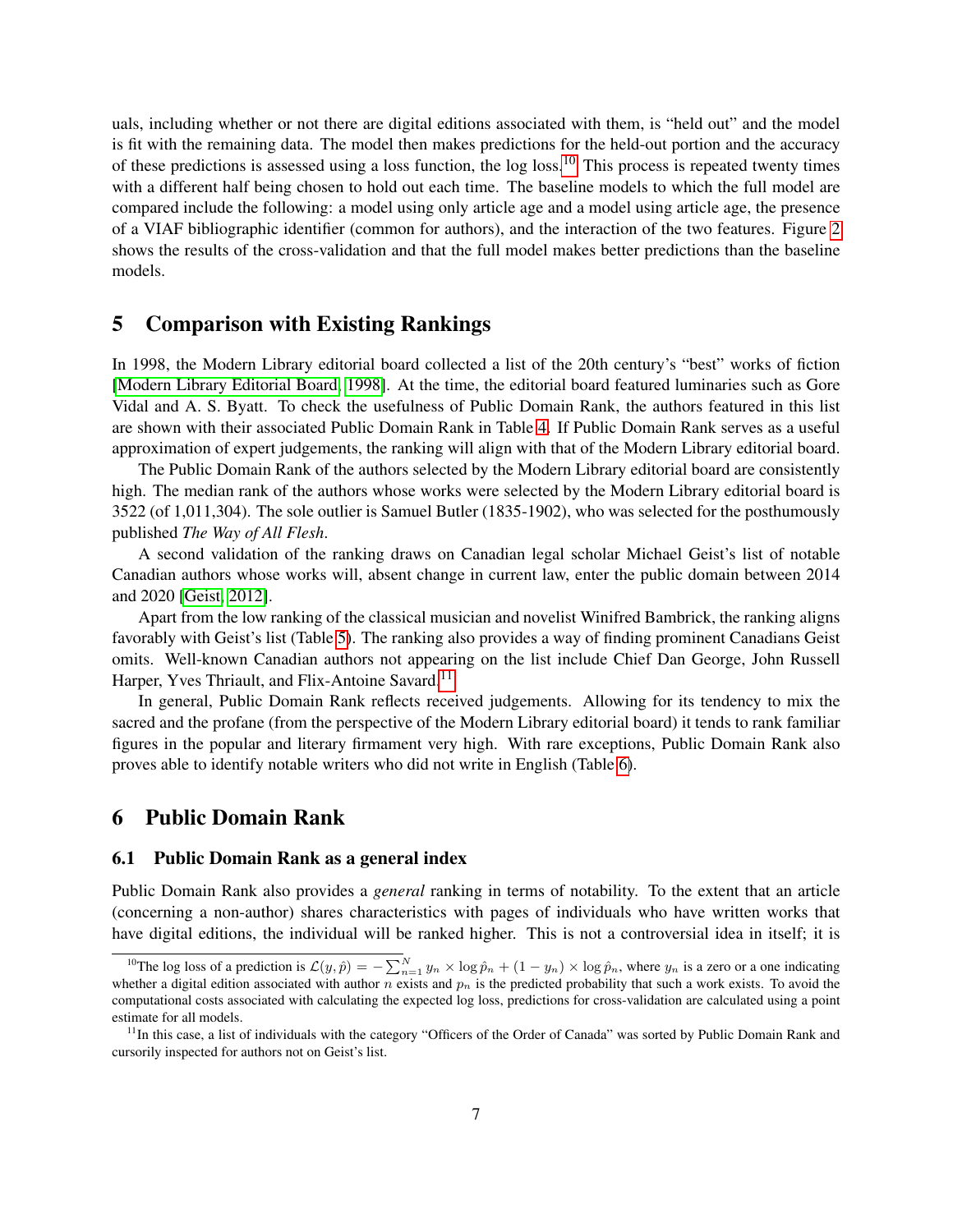

<span id="page-7-0"></span>Figure 2: Comparison of full model with baseline models using log loss. Lower scores indicates better out-of-sample predictions.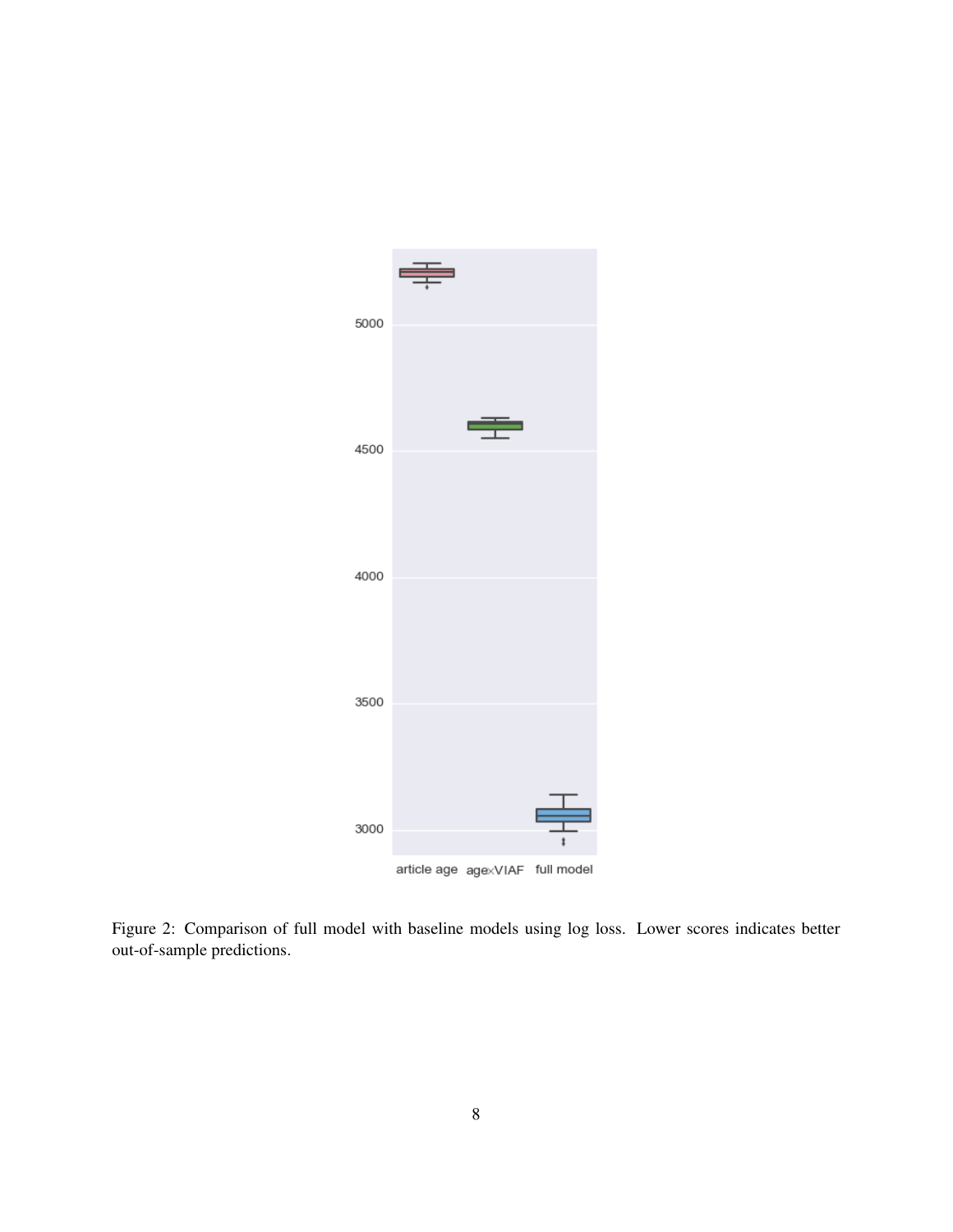|                          | Public Domain Rank (Score) |                          | Public Domain Rank (Score) |
|--------------------------|----------------------------|--------------------------|----------------------------|
| James Joyce              | 2811 (93)                  | Philip Roth              | 1870 (93)                  |
| F. Scott Fitzgerald      | 5952 (92)                  | Vladimir Nabokov         | 2868 (93)                  |
| James Joyce              | 2811 (93)                  | William Faulkner         | 3522 (93)                  |
| Vladimir Nabokov         | 2868 (93)                  | Jack Kerouac             | 4111 (93)                  |
| Aldous Huxley            |                            | Dashiell Hammett         | 772 (93)                   |
| William Faulkner         | 3371 (93)<br>3522 (93)     | Ford Madox Ford          | 827 (93)                   |
| Joseph Heller            | 18128 (90)                 | <b>Edith Wharton</b>     | 2106 (93)                  |
| Arthur Koestler          | 9390 (92)                  | Max Beerbohm             | 6123 (92)                  |
| D. H. Lawrence           | 1510 (93)                  | <b>Walker Percy</b>      | 7010 (92)                  |
| John Steinbeck           | 3006 (93)                  | Willa Cather             | 3189 (93)                  |
| Malcolm Lowry            | 10449 (92)                 | James Jones (author)     | 6462 (92)                  |
|                          |                            | John Cheever             | 2834 (93)                  |
| Samuel Butler (novelist) | 235858 (63)                | J. D. Salinger           | 1286 (93)                  |
| George Orwell            | 5924 (92)                  | <b>Anthony Burgess</b>   | 8290 (92)                  |
| <b>Robert Graves</b>     | 3516 (93)                  | W. Somerset Maugham      | 4162 (93)                  |
| Virginia Woolf           | 1081 (93)                  | Joseph Conrad            | 1353 (93)                  |
| Theodore Dreiser         | 4027 (93)                  | Sinclair Lewis           | 1237 (93)                  |
| <b>Carson McCullers</b>  | 2288 (93)                  | <b>Edith Wharton</b>     | 2106 (93)                  |
| Kurt Vonnegut            | 2478 (93)                  | Lawrence Durrell         | 42566 (87)                 |
| Ralph Ellison            | 1587 (93)                  | Richard Hughes (writer)  | 7945 (92)                  |
| Richard Wright (author)  | 2872 (93)                  | V. S. Naipaul            | 4491 (93)                  |
| Saul Bellow              | 3279 (93)                  | Nathanael West           | 27133 (89)                 |
| John O'Hara              | 18320 (90)                 | <b>Ernest Hemingway</b>  | 1487 (93)                  |
| John Dos Passos          | 8783 (92)                  | Evelyn Waugh             | 10198 (92)                 |
| Sherwood Anderson        | 11986 (91)                 | Muriel Spark             | 11866 (91)                 |
| E. M. Forster            | 2364 (93)                  | James Joyce              | 2811 (93)                  |
| <b>Henry James</b>       | 1183 (93)                  | Rudyard Kipling          | 2503 (93)                  |
| F. Scott Fitzgerald      | 5952 (92)                  | Evelyn Waugh             | 10198 (92)                 |
| James T. Farrell         | 2835 (93)                  | Saul Bellow              | 3279 (93)                  |
| Ford Madox Ford          | 827 (93)                   | <b>Wallace Stegner</b>   | 1839 (93)                  |
| George Orwell            | 5924 (92)                  | Elizabeth Bowen          | 2515 (93)                  |
| <b>Henry James</b>       | 1183 (93)                  | Joseph Conrad            | 1353 (93)                  |
| Theodore Dreiser         | 4027 (93)                  | E. L. Doctorow           | 1211 (93)                  |
| Evelyn Waugh             | 10198 (92)                 | Arnold Bennett           | 5945 (92)                  |
| William Faulkner         | 3522 (93)                  | Jack London              | 1812 (93)                  |
| Robert Penn Warren       | 1754 (93)                  | Henry Green              | 7216 (92)                  |
| Thornton Wilder          | 4560 (93)                  | Salman Rushdie           | 9094 (92)                  |
| James Baldwin            | 36000 (88)                 | Erskine Caldwell         | 10556 (92)                 |
| Graham Greene            | 7094 (92)                  | William Kennedy (author) | 3155 (93)                  |
| William Golding          | 4217 (93)                  | John Fowles              | 6726 (92)                  |
| James Dickey             | 9610 (92)                  | Jean Rhys                | 33149 (89)                 |
| Anthony Powell           | 8063 (92)                  | Iris Murdoch             | 3311 (93)                  |
| Aldous Huxley            | 3371 (93)                  | William Styron           | 2858 (93)                  |
| <b>Ernest Hemingway</b>  | 1487 (93)                  | Paul Bowles              | 11324(91)                  |
| Joseph Conrad            | 1353 (93)                  | James M. Cain            | 11109(91)                  |
| Henry Miller             | 4836 (92)                  | J. P. Donleavy           | 8558 (92)                  |
| Norman Mailer            | 6338 (92)                  | <b>Booth Tarkington</b>  | 3545 (93)                  |

<span id="page-8-0"></span>Table 4: Public Domain Rank and Score of authors whose works were selected by the Modern Library editorial board for inclusion in a list of the 20th century's best works of fiction.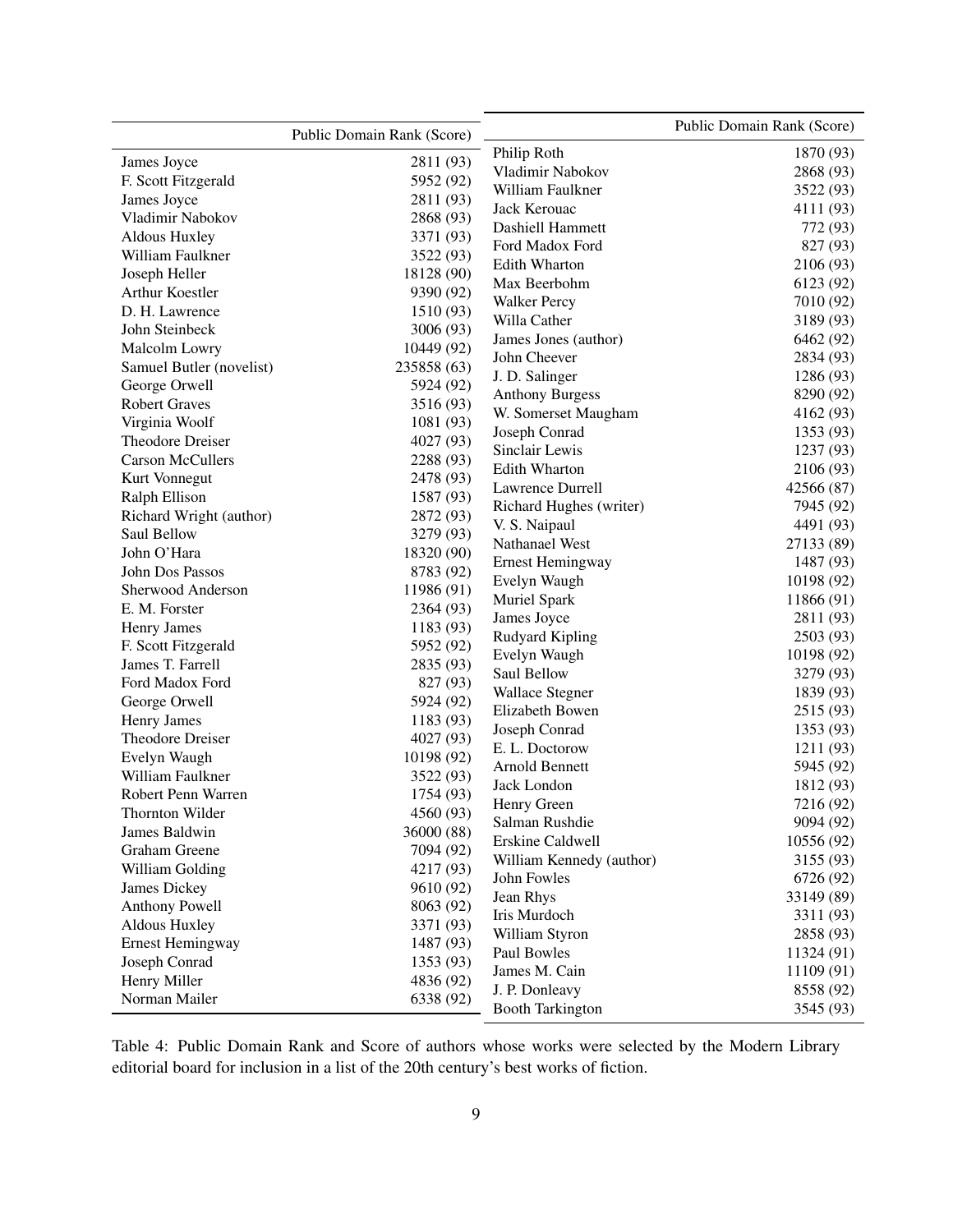|                              | t    | <b>Views</b>                | Public Domain Rank (Score) |
|------------------------------|------|-----------------------------|----------------------------|
| Gabrielle Roy                | 1983 | 38                          | 3257 (93)                  |
| Donald Creighton             | 1979 | 9                           | 10960 (91)                 |
| Marshall McLuhan             | 1980 | 629                         | 2252 (93)                  |
| Gwethalyn Graham             | 1965 | 2                           | 40269 (88)                 |
| Hubert Aquin                 | 1977 | 9                           | 65176 (85)                 |
| Ethel Wilson                 | 1980 | 6                           | 8177 (92)                  |
| E. J. Pratt                  | 1964 | 24                          | 6067(92)                   |
| Susan Wood (science fiction) | 1980 | 5                           | 1930 (93)                  |
| Winifred Bambrick            | 1969 |                             | 329190 (62)                |
| Winthrop Pickard Bell        | 1965 | $\mathcal{D}_{\mathcal{A}}$ | 44846 (87)                 |
| Thomas B. Costain            | 1965 | 24                          | 4004 (93)                  |
| Ralph Allen (journalist)     | 1966 | 1                           | 6178 (92)                  |
| Hugh Garner                  | 1979 | 9                           | 7950 (92)                  |
| Germaine Guvremont           | 1968 | 0                           | 23584 (90)                 |
| A. M. Klein                  | 1972 | 16                          | 8317 (92)                  |

<span id="page-9-0"></span>Table 5: Notable Canadian authors whose works will likely enter the public domain in Canada between 2014 and 2020.

|                                | t    | <b>Views</b> | Public Domain Rank (Score) |
|--------------------------------|------|--------------|----------------------------|
| Anita Desai                    | NA.  | 185          | 5681 (92)                  |
| Thomas Mann                    | 1955 | 573          | 7185 (92)                  |
| Edogawa Ranpo                  | 1965 | 58           | 8613 (92)                  |
| Lao She                        | 1966 | 40           | 17056 (91)                 |
| Antoine de Saint-Exupry        | 1944 | 19           | 18156 (90)                 |
| Lu Xun                         | 1936 | 186          | 25095 (89)                 |
| Alfred Dhlin                   | 1957 | 3            | 28720 (89)                 |
| Agnar Mykle                    | 1994 | 5            | 29054 (89)                 |
| Raja Rao                       | 2006 | 49           | 29461 (89)                 |
| R. K. Narayan                  | 2001 | 547          | 40023 (88)                 |
| Christa Wolf                   | 2011 | 38           | 42726 (87)                 |
| Octavio Paz                    | 1998 | 231          | 47193 (87)                 |
| Carlos Fuentes                 | 2012 | 223          | 48302 (87)                 |
| Mulk Raj Anand                 | 2004 | 103          | 75958 (83)                 |
| A. C. Baantjer                 | 2010 | 6            | 107366 (79)                |
| <b>Khushwant Singh</b>         | 2014 | 310          | 111903 (79)                |
| Joaquim Maria Machado de Assis | 1908 | 75           | 313061 (61)                |

<span id="page-9-1"></span>Table 6: Rankings of selected authors who did not write in English or who published primarily outside the United States and United Kingdom.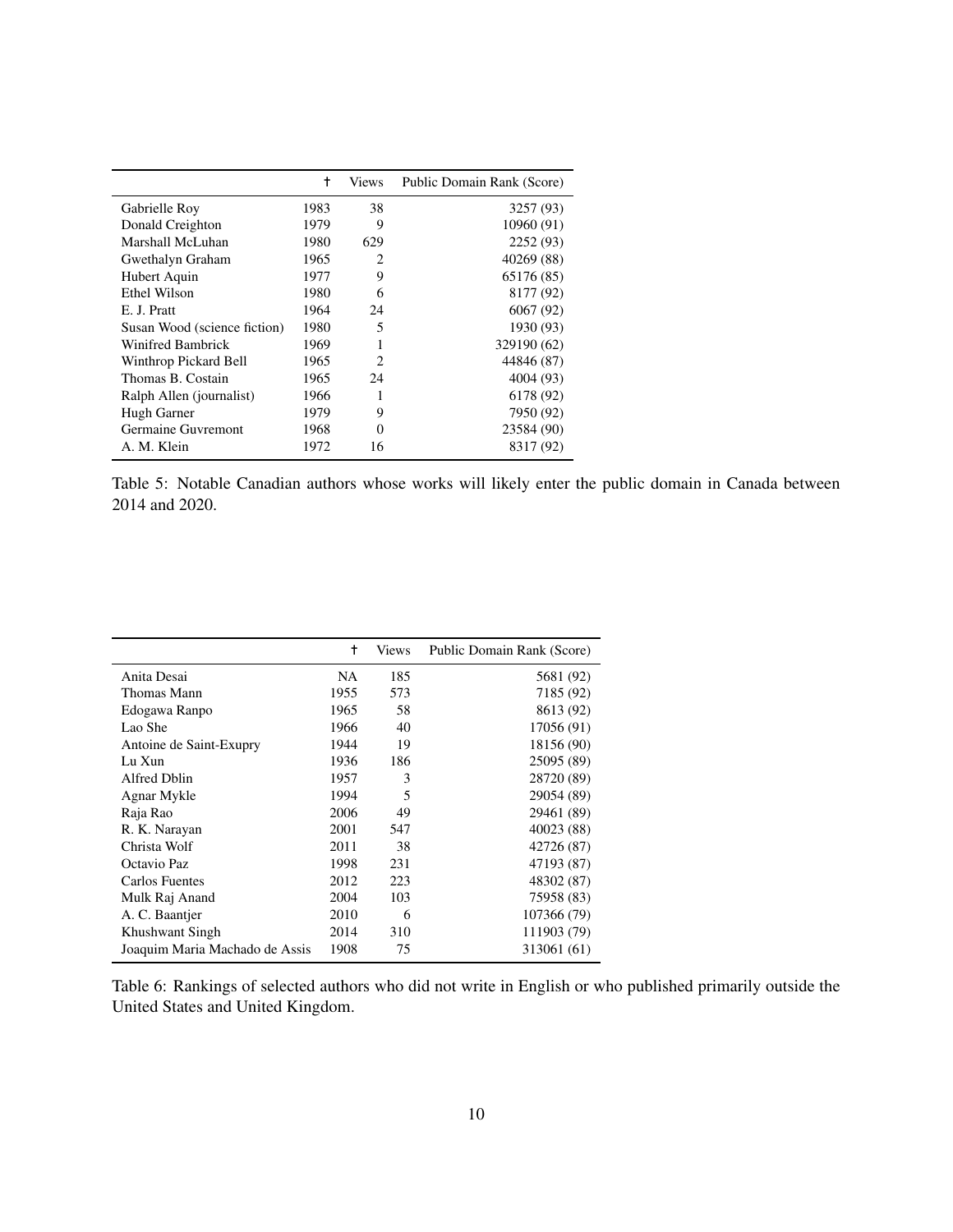|                                                  | t         | <b>Views</b> | Public Domain Rank (Score) |
|--------------------------------------------------|-----------|--------------|----------------------------|
| <b>Winston Churchill</b>                         | 1965      | 5616         | 4683 (92)                  |
| <b>Margaret Thatcher</b>                         | 2013      | 14608        | 5019 (92)                  |
| <b>Clement Attlee</b>                            | 1967      | 862          | 10064 (92)                 |
| Ramsay MacDonald                                 | 1937      | 211          | 11330 (91)                 |
| Tony Blair                                       | <b>NA</b> | 1895         | 12987 (91)                 |
| Arthur Balfour                                   | 1930      | 182          | 14310 (91)                 |
| Anthony Eden                                     | 1977      | 360          | 14492 (91)                 |
| <b>Edward Heath</b>                              | 2005      | 628          | 14629 (91)                 |
| Harold Macmillan                                 | 1986      | 407          | 14634 (91)                 |
| H. H. Asquith                                    | 1928      | 258          | 15321 (91)                 |
| David Lloyd George                               | 1945      | 627          | 15809 (91)                 |
| James Callaghan                                  | 2005      | 480          | 18185 (90)                 |
| Harold Wilson                                    | 1995      | 714          | 18872 (90)                 |
| <b>Stanley Baldwin</b>                           | 1947      | 260          | 19335 (90)                 |
| Neville Chamberlain                              | 1940      | 921          | 23145 (90)                 |
| Alec Douglas-Home                                | 1995      | 275          | 26352 (89)                 |
| John Major                                       | <b>NA</b> | 1067         | 27883 (89)                 |
| <b>Bonar Law</b>                                 | 1923      | 120          | 29183 (89)                 |
| Robert Gascoyne-Cecil, 3rd Marquess of Salisbury | 1903      | 162          | 205084 (64)                |
| Henry Campbell-Bannerman                         | 1908      | 82           | 220056 (64)                |

<span id="page-10-0"></span>Table 7: Ranking of 20th-century British Prime Ministers.

not surprising that pages that, for example, have been around for longer (article age) or which have been edited more recently would be of greater contemporary interest. Public Domain Rank, however, provides a transparent and reproducible method for assigning precise weights to such features. That the ranking is independent of any specific set of individuals (such as an editorial board or jury) should be weighed against the ranking's idiosyncrasies. Consider, for example, the ranking of 20th-century British Prime Ministers (Table [7\)](#page-10-0). The ranking provided by Public Domain Rank compares favorable with a ranking assembled by the University of Leeds and Ipsos Mori in 2004, which was based on responses from 139 academics who specialized in 20th-century British history and/or politics (respondents were asked to judge the "success" of the politicians). Using a pairwise loss function and the Leeds/Mori ranking as the standard, the Public Domain Rank performs better than a random ranking with 96% confidence ( $p < 0.05$ ). Indeed, it performs better than a ranking of the Prime Ministers in terms of page views. Rank ordering arbitrary collections of individuals in terms of their political "success" (or contemporary salience) is not, needless to say, a task for which Public Domain Rank was originally designed.

#### 6.2 Public Domain Rank's Biases

Public Domain Rank faithfully reflects the biases (or, the wisdom) of the relevant "crowd": volunteers creating digital editions. These biases are not difficult to identify. A casual inspection of the many texts on, for example, Project Gutenberg reveals that, alongside well-known popular and canonical writers, many works have a political or religious character. Works belonging in popular genres such as mystery, science fiction, and fantasy also appear frequently. Public Domain Rank reproduces these biases. Indeed, perhaps the surest route to the higher reaches of Public Domain Rank is to be a writer of popular fiction addressing political or religious issues.

The weaknesses of Public Domain Rank come from two sources, (1) the particularities of the input to the model and (2) bias in the coverage of individuals in the English-language Wikipedia. Both of these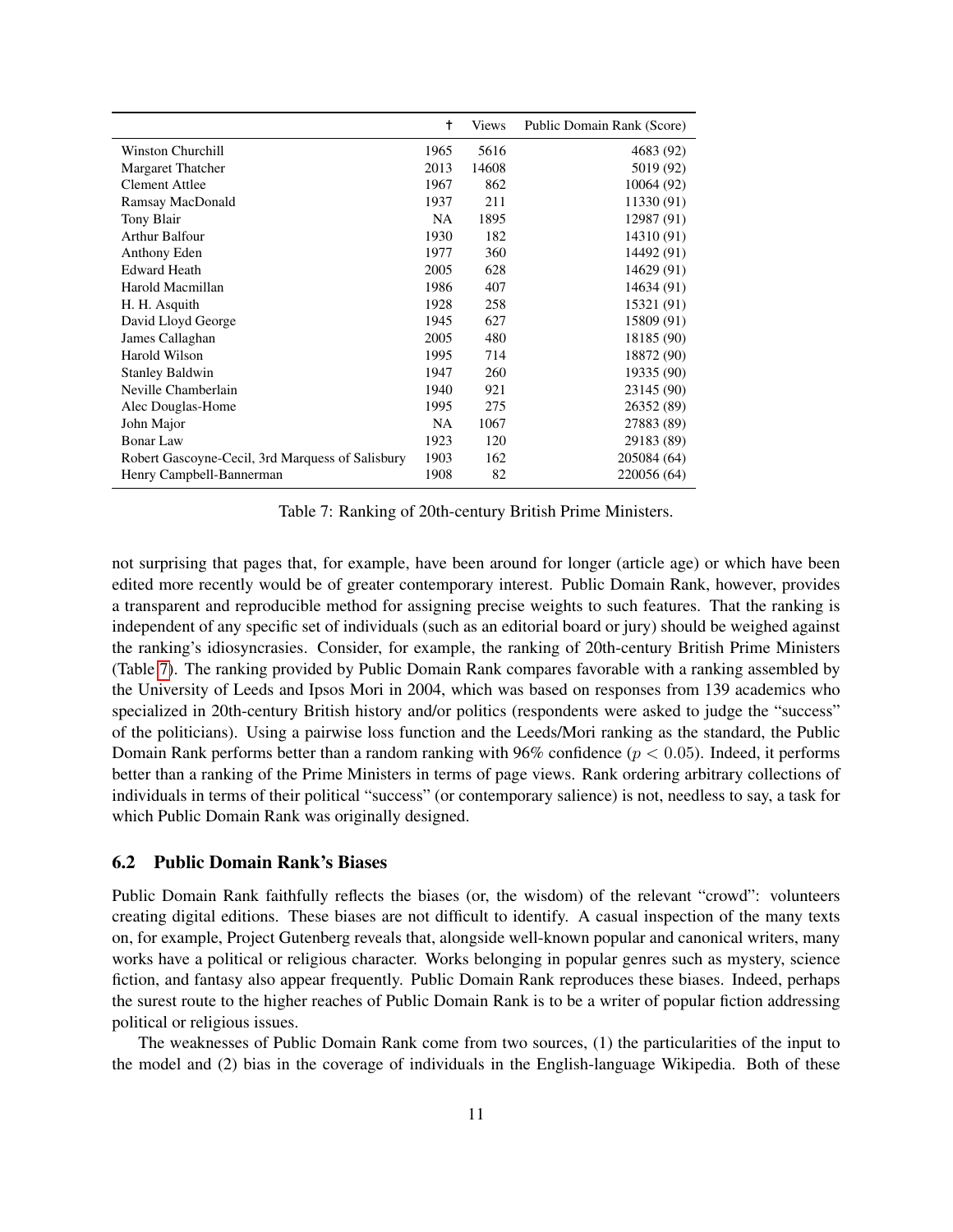shortcomings will be ameliorated over time. The English-language Wikipedia continues to expand, notably via the route of having significant articles that appear in another languages' Wikipedias translated into English. Even a limited exposure to Wikipedia should persuade one that it is likely that demonstrably famous individuals, regardless of their country of origin, will tend to find their way into the English-language Wikipedia. Many well-known authors who never wrote in English already have substantial pages on the English-language Wikipedia. With regards to the "input," the set of digital editions, it seems likely that in ten years from now the range of authors who died between 1910 and 1953 who have digital editions will have expanded considerably. Were the model updated with Wikipedia and Online Books Page snapshots in ten years time, Public Domain Rank would likely better capture the contemporary importance of individuals who did not write in English.

The essential input to Public Domain Rank are the individual decisions of volunteers. These volunteers elect to participate in the creation of digital editions on sites such as Project Gutenberg. Volunteers in a position to make such a contribution currently come from a biased sample of the global population of readers. For example, the organizations and collectives most successful at attracting and organizing the efforts of volunteers—such as Project Gutenberg and Distributed Proofreaders—have tended to produce English-language texts. As other countries expand digitization efforts and internet access, works of enduring popularity in languages other than English will become available in digital editions and will find their way onto the Online Books Page. Neither Project Gutenberg nor the Online Books Page is restricted to Englishlanguage works. For example, The Online Books Page has entries for the following digital editions of the works of Lu Xun (1881-1936) (all Gutenberg editions): 吶喊, 中國小史略, 狂人日記, and 南腔北調集.

# 7 Applications

### 7.1 Automating Public Domain Day

Public Domain Rank promises to facilitate—and even automate—Public Domain Day. Table [8](#page-12-0) shows the top ranked authors whose works will enter the public domain between 2015 and 2020. Such a list may be generated for an arbitrary year. For example, a group interested in compiling a list for Public Domain Day 2020 in Europe will be interested in identifying notable authors whose works enter the public domain in 2021 in 70 year p.m.a. countries. By consulting the list of authors who died in 1970 the group can ensure they have not overlooked any obvious candidates.

#### 7.2 Expanding the Commons

Users of this ranking include those those organizing efforts to digitize works that are in the public domain but lack digital editions. Equipped with such a ranking, it is straightforward to identify authors whose works, were they made available in digital editions, would likely have a significant audience. For example, the following authors' works are in the public domain in 50 year p.m.a. countries but there currently appear to be no digital editions of their works (Table [9\)](#page-13-0). Flannery O'Connor and Sylvia Plath stand out as significant examples of authors whose works might be made available today on Project Gutenberg Canada. Richard Wright (author of *Native Son*) also ranks highly.

#### 7.3 Overlooked Wikipedia articles

Public Domain Rank serves to support improving the English-language Wikipedia by identifying significant oversights. Discerning where Wikipedia editors should spend their available time is a task that Wikipedia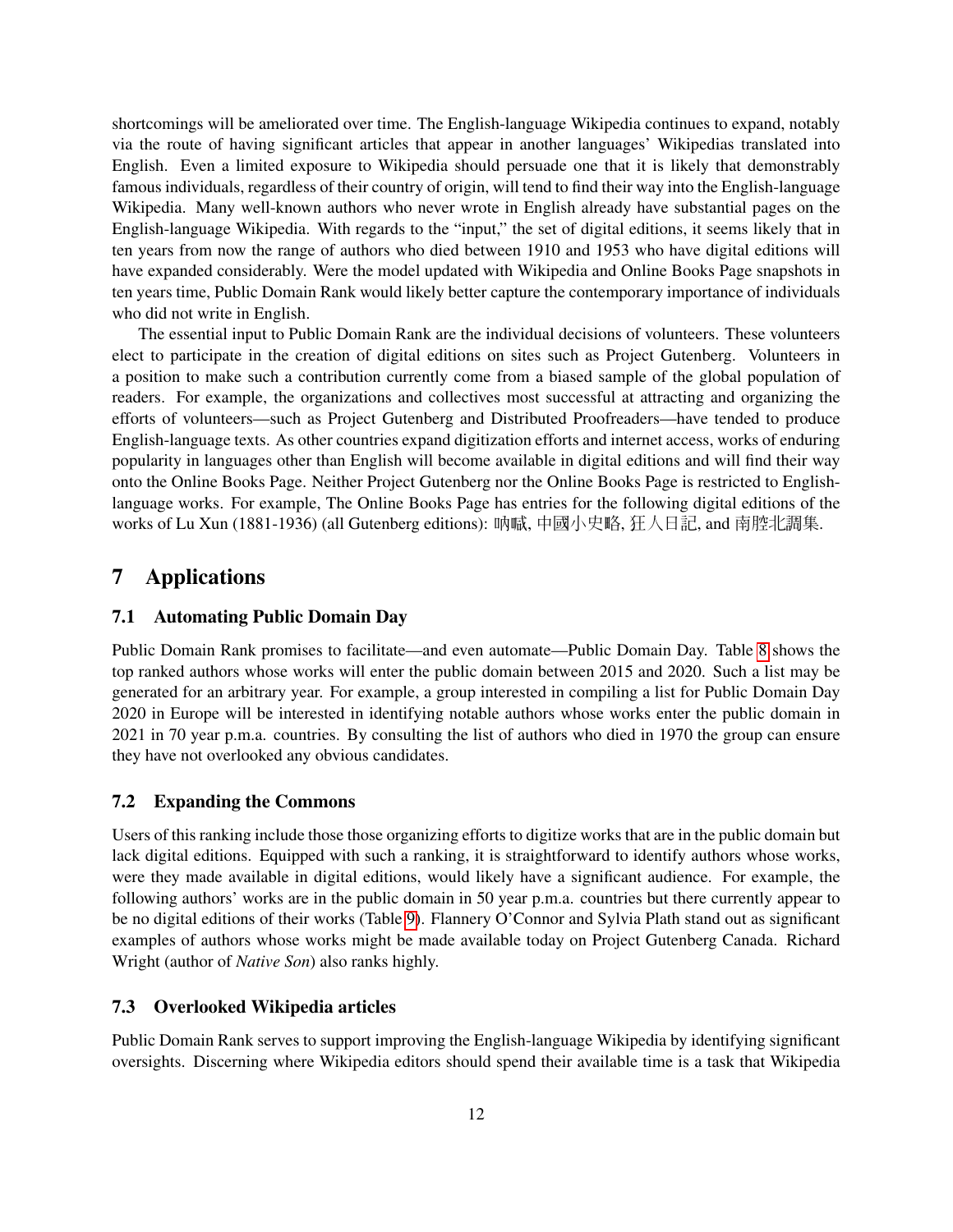|                            | $\ddagger$ | <b>Views</b>   | Public Domain Rank (Score) |
|----------------------------|------------|----------------|----------------------------|
|                            |            |                |                            |
| Martin Luther King, Jr.    | 1968       | 9160           | 51 (94)                    |
| <b>August Derleth</b>      | 1971       | 77             | 376 (94)                   |
| Margaret Irwin             | 1969       | 6              | 442 (94)                   |
| <b>Bruce Elliott</b>       | 1973       | 3              | 467 (94)                   |
| Groff Conklin              | 1968       | 6              | 468 (94)                   |
| Fredric Brown              | 1972       | 69             | 520 (94)                   |
| Robert Arthur, Jr.         | 1969       | 23             | 580 (94)                   |
| Anthony Boucher            | 1968       | 23             | 673 (93)                   |
| J. R. R. Tolkien           | 1973       | 4634           | 695 (93)                   |
| Elizabeth Enright          | 1968       | 13             | 731 (93)                   |
| <b>Conrad Richter</b>      | 1968       | 20             | 741 (93)                   |
| Rosel George Brown         | 1967       | $\overline{2}$ | 808 (93)                   |
| T. S. Eliot                | 1965       | 1664           | 1033 (93)                  |
| <b>Charlotte Armstrong</b> | 1969       | 13             | 1066 (93)                  |
| John W. Campbell           | 1971       | 80             | 1080 (93)                  |
| Margery Allingham          | 1966       | 49             | 1133 (93)                  |
| Enid Blyton                | 1968       | 746            | 1264 (93)                  |
| Flannery O'Connor          | 1964       | 15             | 1274 (93)                  |
| <b>Ruth Sawyer</b>         | 1970       | 6              | 1276 (93)                  |
| David H. Keller            | 1966       | 9              | 1333 (93)                  |
| <b>Charles Beaumont</b>    | 1967       | 38             | 1408 (93)                  |
| W. H. Auden                | 1973       | 615            | 1520 (93)                  |
| Allan Seager               | 1968       | 3              | 1557 (93)                  |
| Harl Vincent               | 1968       | $\overline{2}$ | 1573 (93)                  |
| <b>Upton Sinclair</b>      | 1968       | 594            | 1594 (93)                  |
| Eleanor Farjeon            | 1965       | 42             | 1622 (93)                  |
| Shirley Jackson            | 1965       | 244            | 1695 (93)                  |
| <b>Vincent Starrett</b>    | 1974       | 6              | 1792 (93)                  |
| T. H. White                | 1964       | 90             | 1823 (93)                  |
| Charles R. Tanner          | 1974       | 3              | 1834 (93)                  |

<span id="page-12-0"></span>Table 8: Notable authors with works entering the public domain between 2015 and 2025 in 50 year p.m.a. copyright-term countries.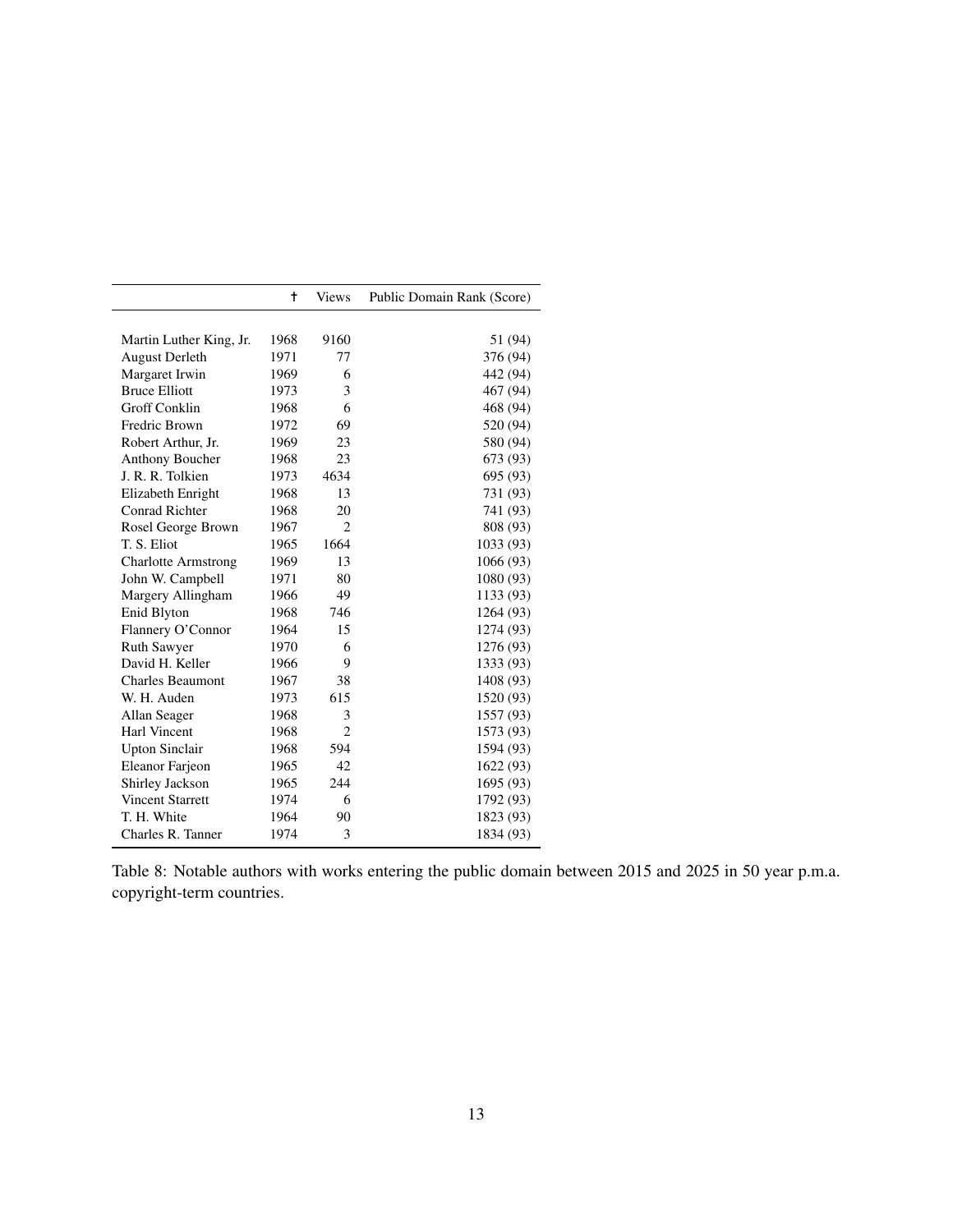|                       | t    | <b>Views</b>   | Public Domain Rank (Score) |
|-----------------------|------|----------------|----------------------------|
|                       |      |                |                            |
| Otis Adelbert Kline   | 1946 | 9              | 638 (93)                   |
| Dashiell Hammett      | 1961 | 308            | 772 (93)                   |
| Henry S. Whitehead    | 1932 | $\overline{4}$ | 788 (93)                   |
| John Russell Fearn    | 1960 | $\overline{4}$ | 839 (93)                   |
| Margaret Wise Brown   | 1952 | 52             | 1097 (93)                  |
| Arthur Leo Zagat      | 1949 | 3              | 1148 (93)                  |
| Mark Clifton          | 1963 | $\overline{4}$ | 1171 (93)                  |
| Flannery O'Connor     | 1964 | 15             | 1274 (93)                  |
| <b>Fletcher Pratt</b> | 1956 | 12             | 1315 (93)                  |
| <b>Tod Robbins</b>    | 1949 | 8              | 1352 (93)                  |
| <b>Gerald Bullett</b> | 1958 | 3              | 1357 (93)                  |
| Robert E. Howard      | 1936 | 306            | 1373 (93)                  |
| Miles J. Breuer       | 1945 | 4              | 1374 (93)                  |
| Julian Osgood Field   | 1925 | $\overline{c}$ | 1624 (93)                  |
| Lavinia R. Davis      | 1961 | 3              | 1653 (93)                  |
| Sarah Doudney         | 1926 | $\overline{2}$ | 1688 (93)                  |
| Coulson Kernahan      | 1943 | 1              | 1734 (93)                  |
| T. E. Hulme           | 1917 | 28             | 1745 (93)                  |
| Rachel Field          | 1942 | 16             | 1866 (93)                  |
| Oscar J. Friend       | 1963 | $\overline{2}$ | 1903 (93)                  |
| D. K. Broster         | 1950 | 5              | 2065 (93)                  |
| James Gairdner        | 1912 | 3              | 2131 (93)                  |
| Sylvia Plath          | 1963 | 2101           | 2266 (93)                  |

<span id="page-13-0"></span>Table 9: Authors whose works are in the public domain in 50 year p.m.a. countries but whose works lack digital editions.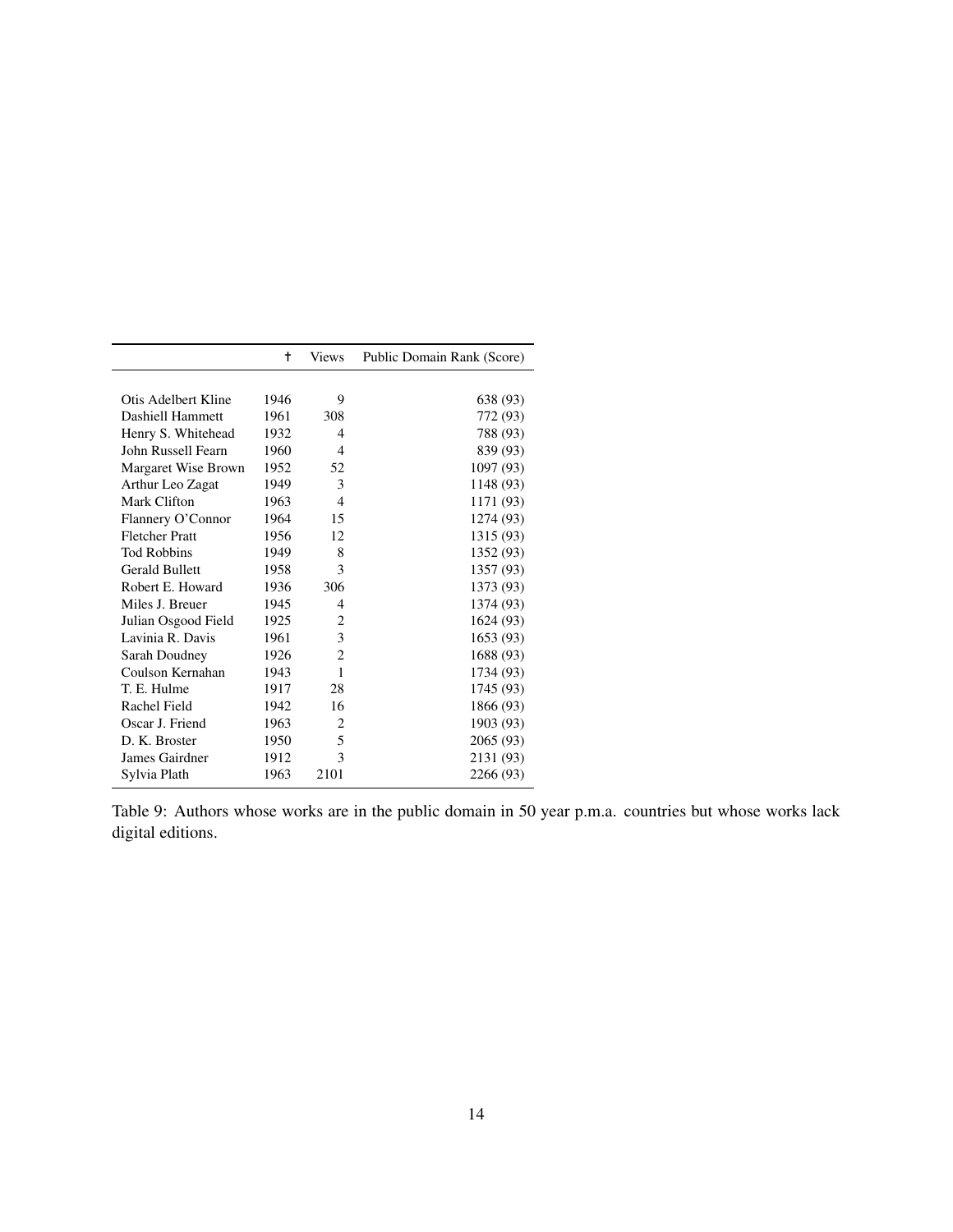editors have identified as important. Numerous WikiProjects (groups of contributors working as a team) rate articles in terms of their "importance", assigning articles a rating "Low", "Mid","High", and "Top." Public Domain Rank provides an independent rating of an individual's importance to a contemporary audience and may support Wikipedia contributors in prioritizing their efforts. For example, searching for authors with high Public Domain Rank but whose articles were lacking bibliographic identifiers revealed that the Wikipedia page associated with the American novelist and essayist James Baldwin (1924-1987) lacked any form of bibliographic identifier—atypical for a writer of his stature.

## 8 The Aesthetics of Public Domain Rank

Many of the individuals featured in the ranking are authors of works of poetry and prose fiction. A majority of the public domain digital editions used as input to the ranking are literary works. The ranking of (authors of) literary works naturally raises the question of aesthetic judgement. What kind of judgement is implied by public domain rank? Is it a judgement deserving of our attention as an aesthetic judgement? To a first approximation the ranking of Public Domain Rank appears to be akin to awarding the Booker Prize based on the advice of a committee of randomly selected book enthusiasts (e.g., those contributing their time to Project Gutenberg).

The aesthetic theory of David Hume (1711-1776, 8 digital editions listed in the Online Books Page) is particularly relevant here. Hume, in contrast to his contemporaries, draws our attention specifically to works with enduring popularity. It is, of course, these works that Project Gutenberg and similar sites aim to curate.

Hume's theory of taste is distinctive in that it does not argue for a special faculty of taste or general principles characterizing the beautiful (c.f., Immanuel Kant, Francis Hutcheson) [\[Dickie, 1996\]](#page-16-10). According to Hume, judgements of beauty or ugliness are sentiments, *tout court* [\[Hume, 2008,](#page-16-11) 136].

But Hume rejects skepticism about taste. That is, he has something to say to someone who wants to claim, after one distracted viewing, that the latest made-for-television movie is aesthetically superior to Orson Wells' *[Citizen Kane](https://en.wikipedia.org/wiki/Citizen_Kane)* or Abbas Kiarostami's *[A Taste of Cherry](https://en.wikipedia.org/wiki/Taste_of_Cherry)*. Hume's principle argument here is that we frequently observe agreement among critics about the beauty-making and beauty-destroying characteristics of individual works of art as well as agreement about specific (extreme) comparisons between two works of art (e.g., a novel by Toni Morrison and a poorly written mystery novel).<sup>[12](#page-14-0)</sup>

Hume holds up aesthetic judgements of beauty that are dispassionate, attentive, and experienced [\[Hume,](#page-16-11) [2008,](#page-16-11) 139]. Judgements of a work as beautiful or flawed which are made without bias are given priority, as are those made by critics who have extensive experience with the relevant kind of cultural artifact. An example of an assessment of a literary work likely to deserve our attention would be, on this account, that of a reader who had read widely and has no personal or financial connection to the work or its creator.

Appealing to these considerations, Hume argues that cultural works that have stood the test of time deserve credence because judgements of their aesthetic characteristics are more likely to be dispassionate than judgements of more recent works, as the latter are more likely to be compromised by contemporary concerns such as personal connection or even jealousy and envy [\[Hume, 2008,](#page-16-11) 139–40].

To the extent that one finds critics equipped with extensive experience with the relevant kind of cultural work, a "perfect serenity of mind", and "due attention to the object" [\[Hume, 2008,](#page-16-11) 139,  $\P$  10] then one finds in their "joint verdict" the "true standard of taste and beauty" [\[Hume, 2008,](#page-16-11) 147, ¶23].

Superficially the "joint verdict" on the quality of a literary work represented by its presence on Project Gutenberg appears to share many characteristics with the standard of taste favored by Hume. The requirement that the work be published more than 50 years ago, in particular, supports dispassionate judgement

<span id="page-14-0"></span> $12$ The language "beauty-making" and "beauty-destroying" is borrowed from [\[Dickie, 1996\]](#page-16-10).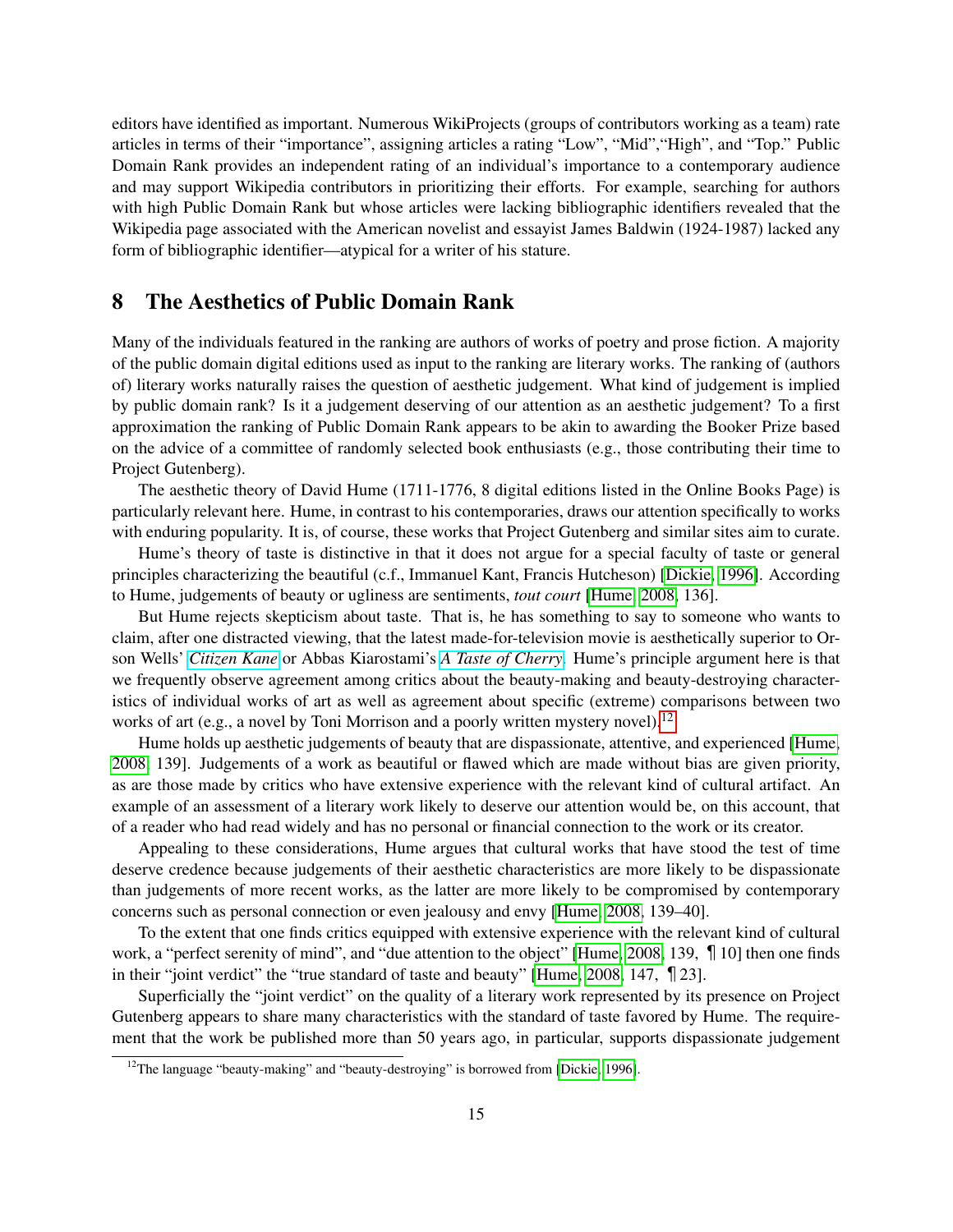insofar as judgements of recently published works are more likely to be poorly considered. And while there is no requirement that those proposing the creation of a digital edition on a platform such as Distributed Proofreaders (the principle contributor to Project Gutenberg) have read widely, one is assured that the work has been given at least one person's undivided attention in the process of manually keying-in the text. It seems likely that a reader might abandon—or at least slacken—their efforts if they came to the conclusion that the work occupying their time was, on balance, more blemished than beautiful.<sup>[13](#page-15-0)</sup> And while anyone may propose and contribute a digitization to Project Gutenberg via Distributed Proofreaders, the risk of books being selected haphazardly, without "due attention to the object" is limited by institutional barriers [\[Hume, 2008,](#page-16-11) 139]: in order to shepherd works through the digitization process at Distributed Proofreaders, a user must pass a number of formal quizzes and contribute a considerable amount of work to existing projects.[14](#page-15-1)

This is not to say that bias, of the kind that concerned Hume, is absent from the creation of digital editions and therefore absent in the Public Domain Rank. Even if we accept that the ranking reflects which works command more than a casual interest among contemporary readers, the interest may reflect personal connections with the author or work. The volunteer digitizing the work may have known the author in question. For example, we have witnessed the digitization of academic articles of a parent by a child.<sup>[15](#page-15-2)</sup> In other cases, the volunteers may be connected with an organization founded by the original author. Religious organizations coordinating the creation of digital editions provide a prominent example of this.<sup>[16](#page-15-3)</sup>

### 9 Conclusion

This paper introduces and validates an automatic method for identifying notable individuals, where notability is defined using records of which individuals are associated with creative works with public domain digital editions. This bottom-up approach to identifying in which works and individuals there is enduring interest makes use of two sources of open data, a database of digital editions on the Online Books Page and Wikipedia. By aligning bibliographic records in the Online Books Page with the streams of structured and unstructured data from Wikipedia, this project facilitates the identification of notable works in or entering the public domain.

### 10 Acknowledgements

I would like to acknowledge the computational resources provided by the Neukom Institute and the Math Department of Dartmouth College and the assistance provided by Sarunas Burdulis. John Mark Ockerbloom, Sravana Reddy, Kirstyn Leuner, and Kes Schroer provided valuable feedback on drafts of this paper.

<span id="page-15-0"></span><sup>&</sup>lt;sup>13</sup>This point seems less persuasive with shorter works such as poetry, children's literature, and short stories. While typing in the contents of Tolstoy's *War and Peace* is a task not be undertaken likely, a collection of poems might be entered and proofread in a few hours.

<span id="page-15-2"></span><span id="page-15-1"></span><sup>&</sup>lt;sup>14"</sup>Getting Started - DPWiki." Accessed August 15, 2014. http://www.pgdp.net/wiki/Getting\_started.<br><sup>15</sup>"The Tree of Life: Freeing My Father's Publications." Accessed

<sup>15</sup>"The Tree of Life: Freeing My Father's Publications." Accessed August 21, 2014. http://phylogenomics.blogspot.co.uk/p/freeing-my-fathers-publications.html.

<span id="page-15-3"></span><sup>&</sup>lt;sup>16</sup>For example, a variety of works associated with the Mormon Church and the Hare Krishna Movement have public domain digital editions listed on the Online Books Page.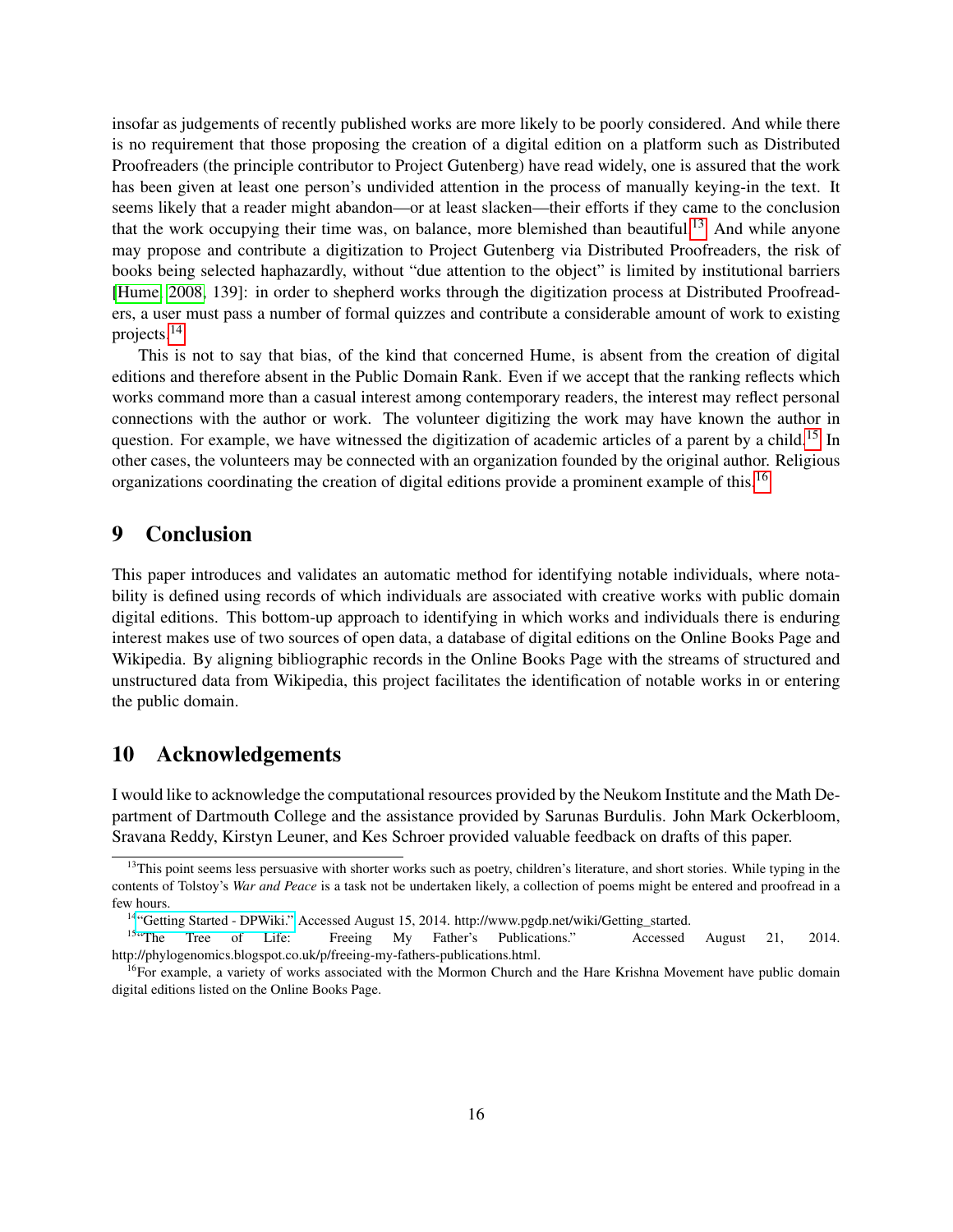# References

- <span id="page-16-5"></span>David Bamman and Noah Smith. Unsupervised discovery of biographical structure in text. *Transactions of the Association for Computational Linguistics*, 2, 2014. URL [http://www.transacl.org/](http://www.transacl.org/volume2/) [volume2/](http://www.transacl.org/volume2/).
- <span id="page-16-6"></span>Wray L. Buntine and Swapnil Mishra. Experiments with non-parametric topic models. In *Proceedings of the 20th ACM SIGKDD International Conference on Knowledge Discovery and Data Mining*, KDD '14, pages 881–890, New York, NY, USA, 2014. ACM. ISBN 978-1-4503-2956-9. doi: 10.1145/2623330. 2623691. URL <http://doi.acm.org/10.1145/2623330.2623691>.
- <span id="page-16-0"></span>Communia Association. Public domain day - 1 january 2011, January 2011. URL [http://](http://publicdomainday.org/2011) [publicdomainday.org/2011](http://publicdomainday.org/2011).
- <span id="page-16-10"></span>George Dickie. *The Century of Taste: The Philosophical Odyssey of Taste in the Eighteenth Century*. Oxford University Press, New York, 1996. ISBN 9780195096804.
- <span id="page-16-9"></span>Michael Geist. TPP copyright extension would keep some of canada's top authors out of public domain for decades, January 2012. URL <http://www.michaelgeist.ca/content/view/6226/125/>.
- <span id="page-16-7"></span>Andrew Gelman, Aleks Jakulin, Maria Grazia Pittau, and Yu-Sung Su. A weakly informative default prior distribution for logistic and other regression models. *The Annals of Applied Statistics*, 2(4):1360– 1383, December 2008. ISSN 1932-6157, 1941-7330. doi: 10.1214/08-AOAS191. URL [http://](http://projecteuclid.org/euclid.aoas/1231424214) [projecteuclid.org/euclid.aoas/1231424214](http://projecteuclid.org/euclid.aoas/1231424214). Zentralblatt MATH identifier1156.62017, Mathematical Reviews number (MathSciNet) MR2655663.
- <span id="page-16-3"></span>Benjamin Mako Hill and Aaron Shaw. The wikipedia gender gap revisited: Characterizing survey response bias with propensity score estimation. *PLoS ONE*, 8(6):e65782, June 2013. doi: 10.1371/journal.pone. 0065782. URL <http://dx.doi.org/10.1371/journal.pone.0065782>.
- <span id="page-16-11"></span>David Hume. *Selected Essays*. Oxford University Press, Oxford, 2008. ISBN 9780199540303.
- <span id="page-16-1"></span>Jennifer Jenkins. In ambiguous battle: The promise (and pathos) of public domain day, 2014. *Duke Law & Technology Review*, 12(1):1–24, December 2013. ISSN 2328-9600. URL [http://scholarship.](http://scholarship.law.duke.edu/dltr/vol12/iss1/1) [law.duke.edu/dltr/vol12/iss1/1](http://scholarship.law.duke.edu/dltr/vol12/iss1/1).
- <span id="page-16-2"></span>Shyong Lam, Anuradha Uduwage, Zhenhua Dong, Shilad Sen, David Musicant, Loren Terveen, and John Riedl. WP:clubhouse? an exploration of wikipedia's gender imbalance, 2011. URL [http:](http://grouplens.org/system/files/wp-gender-wikisym2011.pdf) [//grouplens.org/system/files/wp-gender-wikisym2011.pdf](http://grouplens.org/system/files/wp-gender-wikisym2011.pdf).
- Lawrence Lessig. *Remix: Making Art and Commerce Thrive in the Hybrid Economy*. Penguin Press, New York, 2008. ISBN 9781594201721 1594201722 9781408113479 1408113473.
- <span id="page-16-8"></span>Modern Library Editorial Board. 100 best novels, 1998. URL [http://www.modernlibrary.com/](http://www.modernlibrary.com/top-100/100-best-novels/) [top-100/100-best-novels/](http://www.modernlibrary.com/top-100/100-best-novels/).
- <span id="page-16-4"></span>Joseph Reagle and Lauren Rhue. Gender bias in wikipedia and britannica. *International Journal of Communication*, 5(0):21, August 2011. ISSN 1932-8036. URL [http://ijoc.org/index.php/ijoc/](http://ijoc.org/index.php/ijoc/article/view/777) [article/view/777](http://ijoc.org/index.php/ijoc/article/view/777).